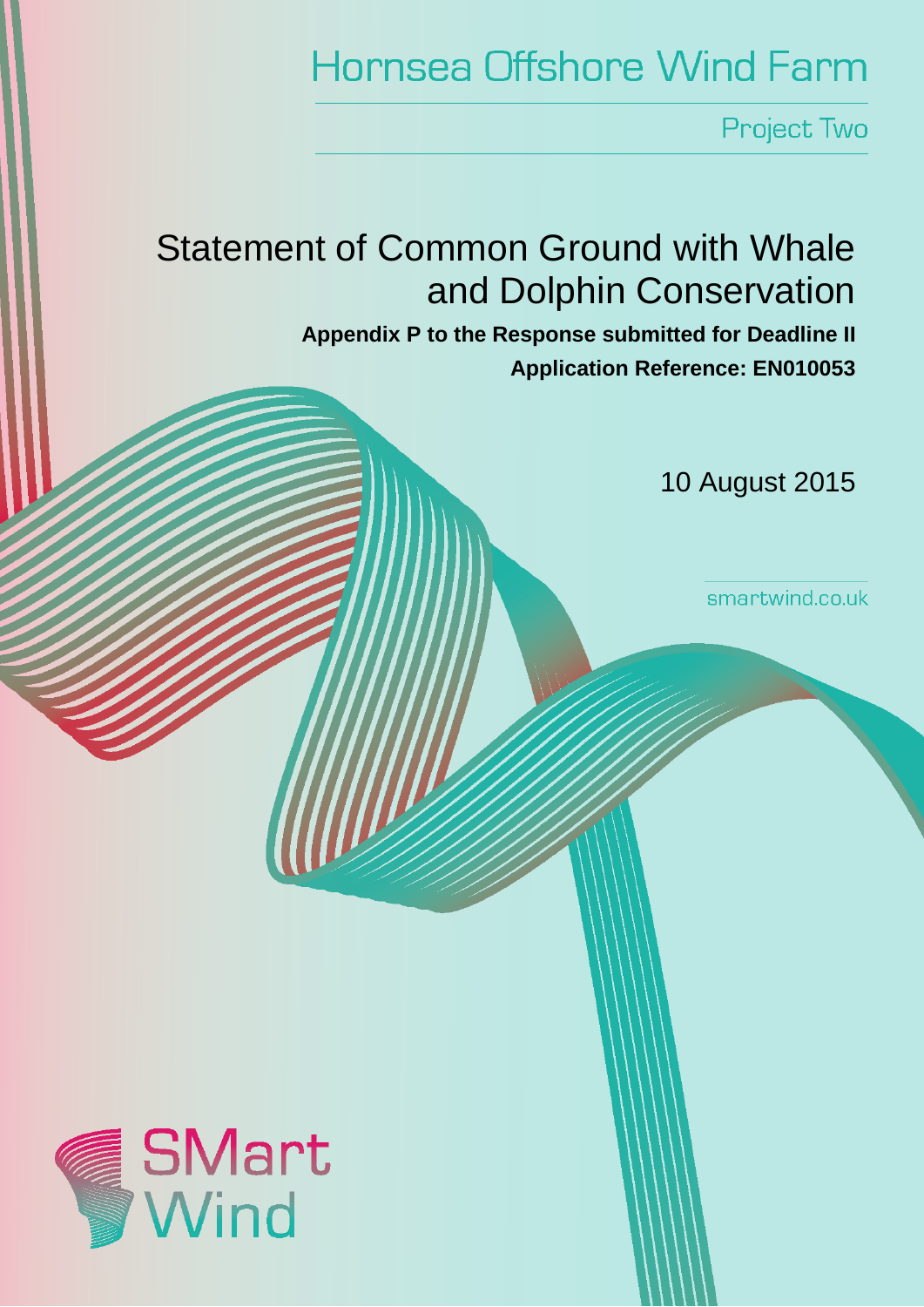# **Hornsea Offshore Wind Farm**

**Project Two** 

**Statement of Common Ground between: SMart Wind Ltd. and Whale and Dolphin Conservation in relation to matters raised in the Relevant Representation**

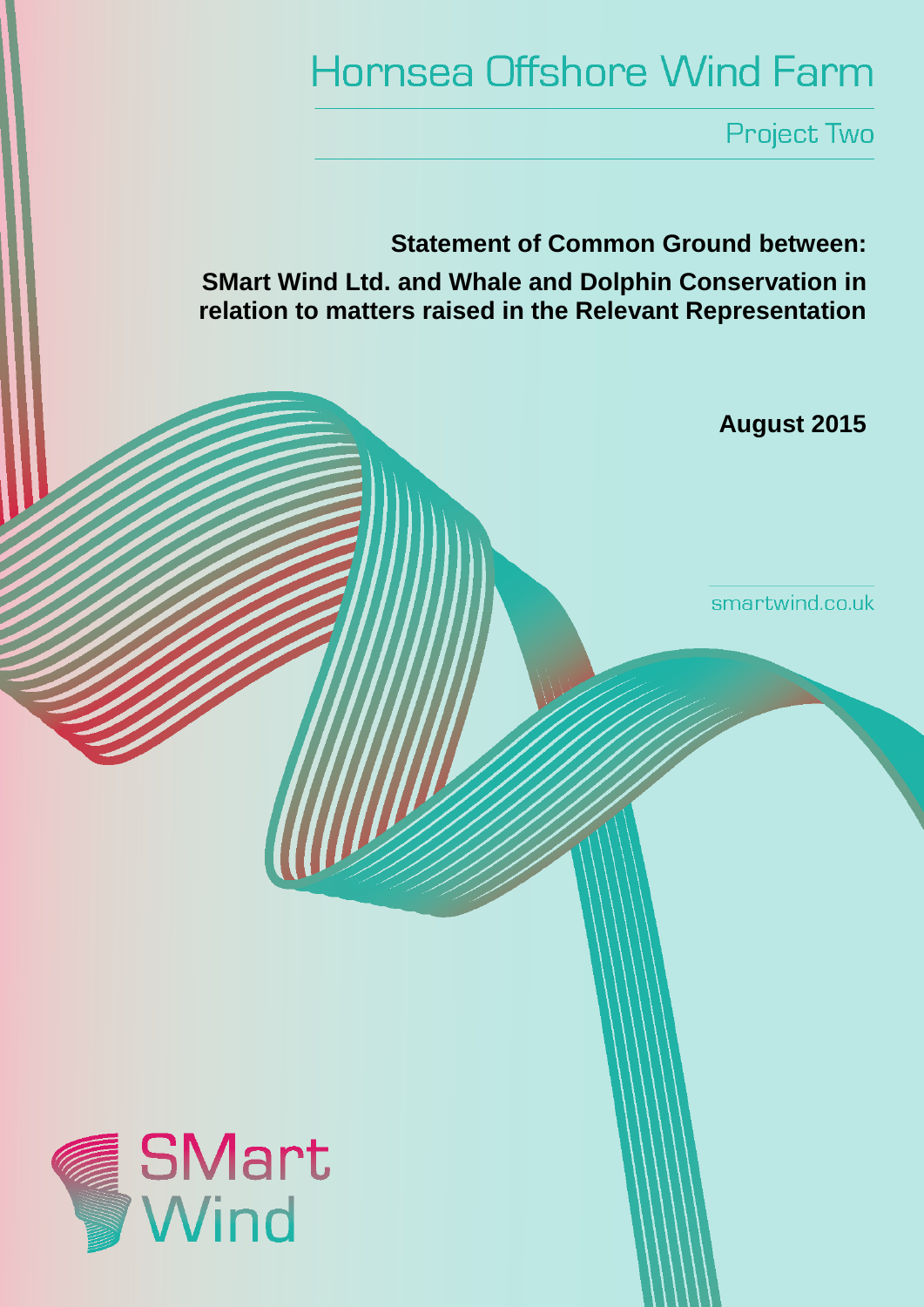**SMart Wind Limited**  11th Floor 140 London Wall London EC2Y 5DN Tel 02077765500 Email [info@smartwind.co.uk](mailto:info@smartwind.co.uk)

| Document title     | Statement of Common Ground with Whale and Dolphin<br>Conservation in relation to matters raised in the Relevant<br><b>Representation</b> |  |
|--------------------|------------------------------------------------------------------------------------------------------------------------------------------|--|
| Document Reference |                                                                                                                                          |  |
|                    | UK06-050210-STM-0065                                                                                                                     |  |
| <b>Status</b>      | <b>DRAFT</b>                                                                                                                             |  |
| Version            | V5                                                                                                                                       |  |
| Date               | August 2015                                                                                                                              |  |
| Project name       | Hornsea Offshore Wind Farm, Project Two                                                                                                  |  |
| Client             | SMart Wind Ltd. on behalf of Optimus Wind Limited and Breesea<br>Limited (together the 'Applicant')                                      |  |

| <b>Authorisation</b> |                                                                                                    |  |
|----------------------|----------------------------------------------------------------------------------------------------|--|
| Signed               |                                                                                                    |  |
| For                  | Whale and Dolphin Conservation (WDC)                                                               |  |
| Date/Print Name      | Vicki James                                                                                        |  |
| Position             | <b>Science Assistant</b>                                                                           |  |
|                      |                                                                                                    |  |
| Signed               |                                                                                                    |  |
| For                  | SMart Wind Ltd on behalf of Optimus Wind Limited and Breesea Limited<br>(together the 'Applicant') |  |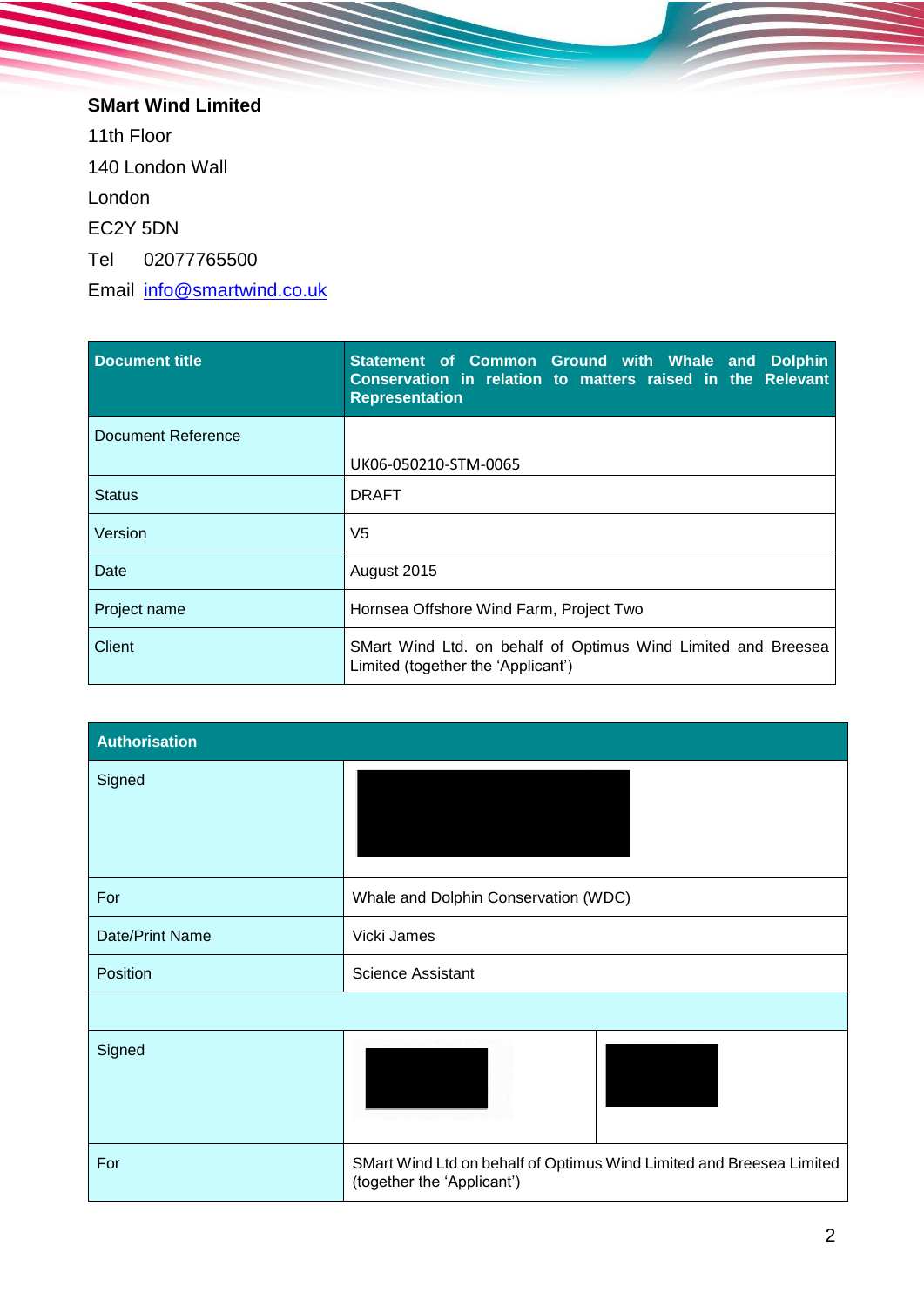| Date/Print Name | 6/08/2015<br>Sophie Hartfield |     |            | 06/08/2015<br>Andy Bown        |
|-----------------|-------------------------------|-----|------------|--------------------------------|
| <b>Position</b> | Environment<br>Manager        | and | Consents I | Head of Finance and Commercial |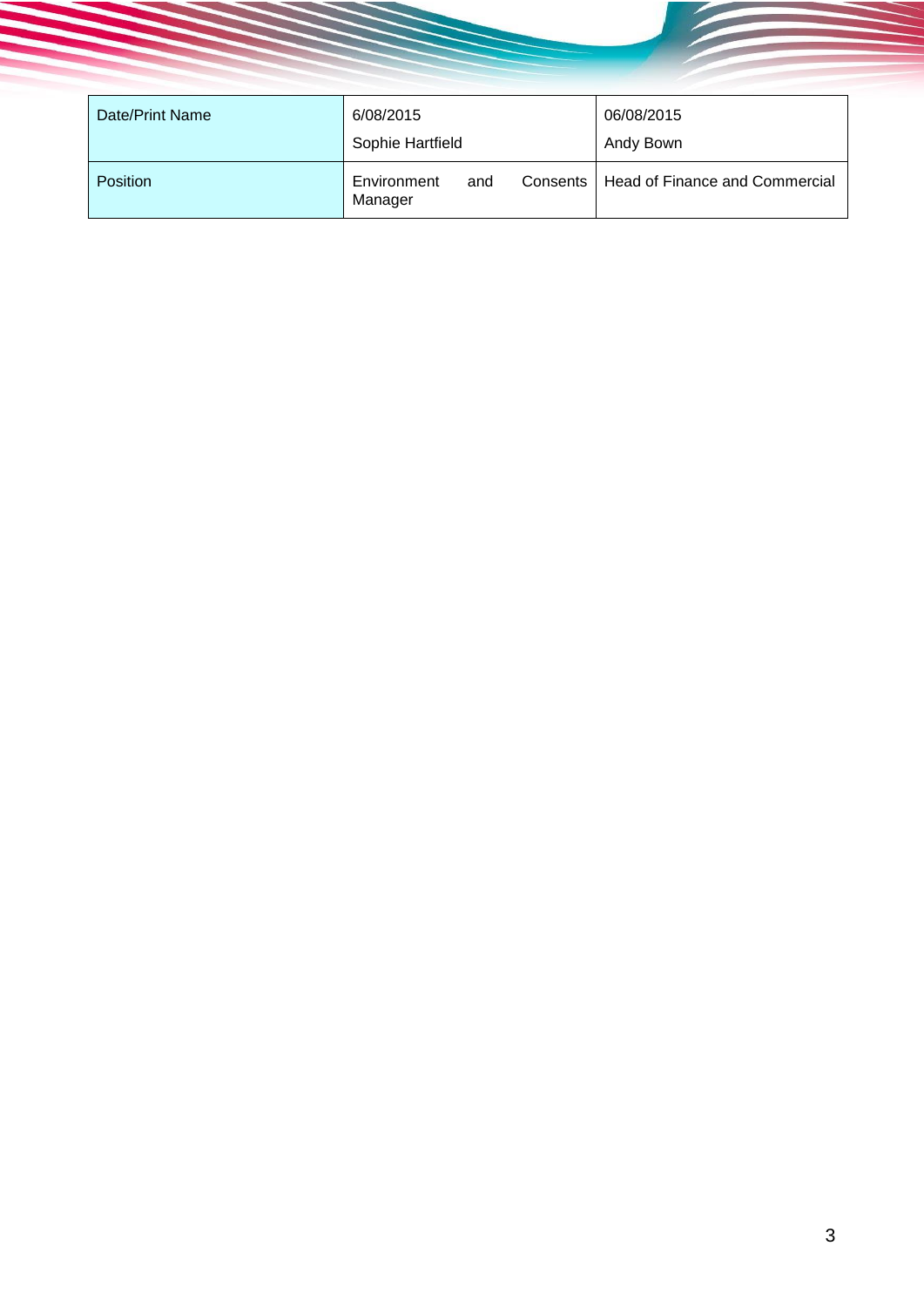## **Table of Contents**

| 1 |     |  |  |
|---|-----|--|--|
|   | 1.1 |  |  |
|   | 1.2 |  |  |
|   | 1.3 |  |  |
|   | 1.4 |  |  |
| 2 |     |  |  |
|   | 2.1 |  |  |
|   | 2.2 |  |  |
|   | 2.3 |  |  |
| 3 |     |  |  |
|   | 3.1 |  |  |
|   | 3.2 |  |  |
| 4 |     |  |  |
| 5 |     |  |  |
|   |     |  |  |

## **Table of Tables**

| Table 2.1 |                                                          |  |
|-----------|----------------------------------------------------------|--|
|           |                                                          |  |
| Table 4.1 | Matters subject to ongoing discussion – marine mammals17 |  |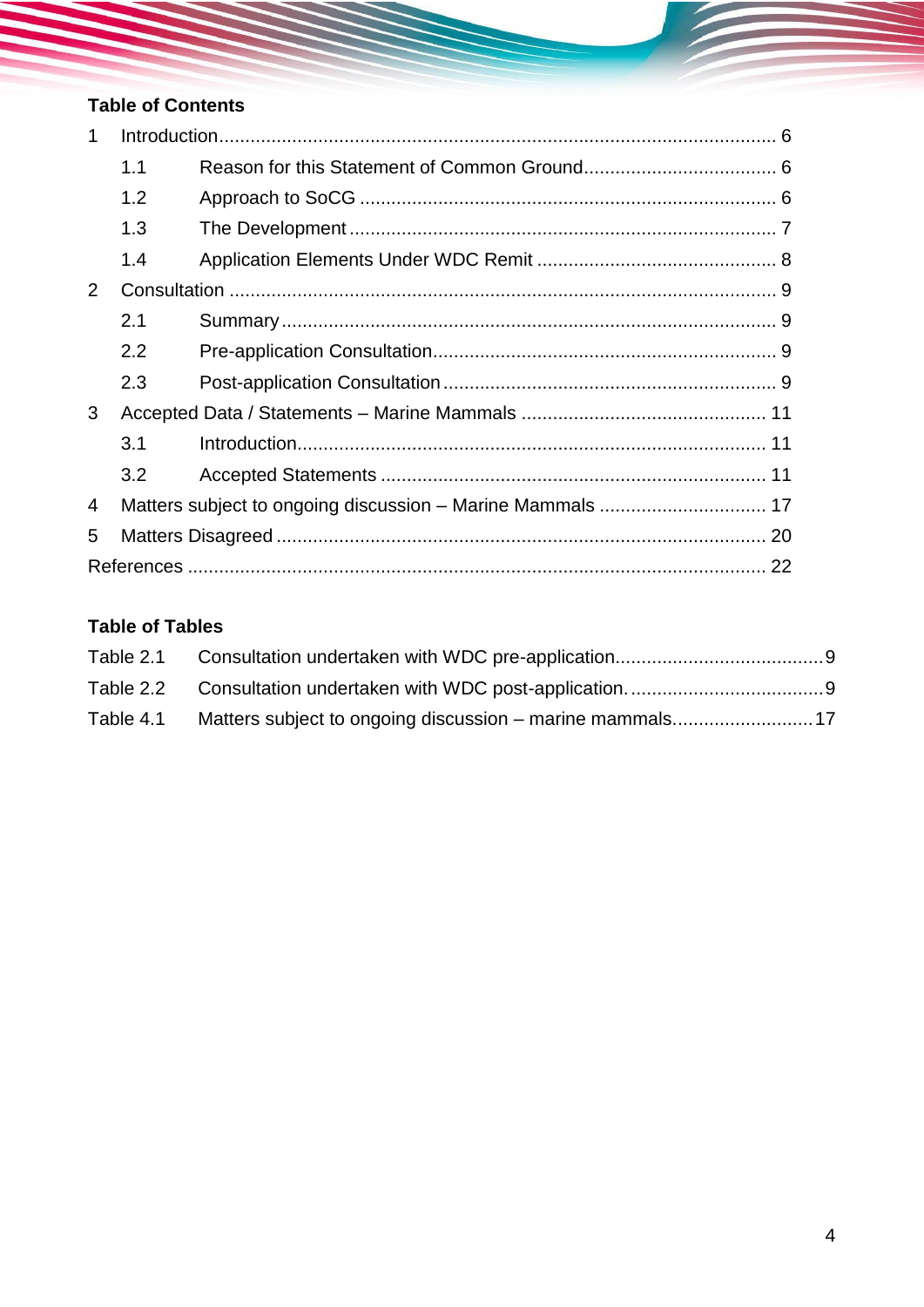## **Acronym List**

| <b>Abbreviation</b> | <b>Definition</b>                                                          |
|---------------------|----------------------------------------------------------------------------|
| <b>CIA</b>          | <b>Cumulative Impact Assessment</b>                                        |
| <b>CoCP</b>         | <b>Code of Construction Practice</b>                                       |
| <b>DCO</b>          | <b>Development Consent Order</b>                                           |
| <b>DEPONS</b>       | Disturbance Effects on the Harbour Porpoise Population in the<br>North Sea |
| <b>DML</b>          | <b>Deemed Marine Licence</b>                                               |
| <b>EIA</b>          | <b>Environmental Impact Assessment</b>                                     |
| <b>ESAS</b>         | European Seabirds At Sea                                                   |
| Ex.A                | <b>Examining Authority</b>                                                 |
| <b>HVAC</b>         | <b>High Voltage Alternating Current</b>                                    |
| <b>HVDC</b>         | <b>High Voltage Direct Current</b>                                         |
| <b>JNCC</b>         | <b>Joint Nature Conservation Committee</b>                                 |
| <b>MMMP</b>         | <b>Marine Mammal Mitigation Protocol</b>                                   |
| <b>MMMZ</b>         | <b>Marine Mammal Monitoring Zone</b>                                       |
| <b>MMO</b>          | Marine Management Organisation                                             |
| <b>MU</b>           | Management Unit                                                            |
| <b>PINS</b>         | Planning Inspectorate                                                      |
| pSAC                | Possible Special Area of Conservation                                      |
| <b>SAC</b>          | Special Area of Conservation                                               |
| <b>SoCG</b>         | <b>Statement of Common Ground</b>                                          |
| <b>SNCB</b>         | <b>Statutory Nature Conservation Body</b>                                  |
| <b>WDC</b>          | <b>Whale and Dolphin Conservation</b>                                      |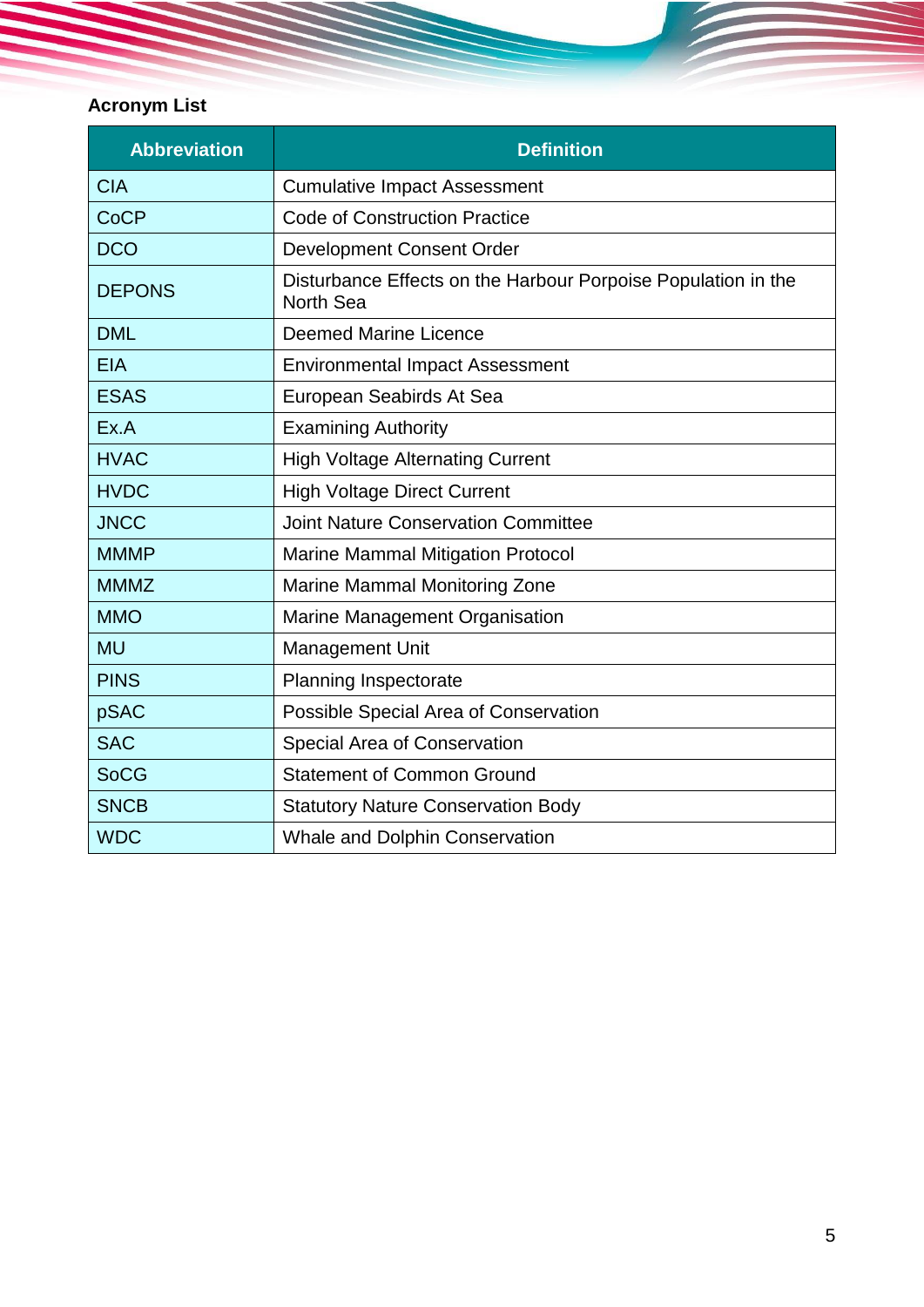## <span id="page-6-0"></span>**1 INTRODUCTION**

## <span id="page-6-1"></span>**1.1 Reason for this Statement of Common Ground**

1.1.1 This Statement of Common Ground (SoCG) has been prepared by SMart Wind Limited (SMart Wind) on behalf of Optimus Wind Limited and Breesea Limited (together 'the Applicant') and Whale and Dolphin Conservation (WDC) (together 'the Parties') as a means of clearly stating the areas of agreement, and any areas of disagreement, between the Parties in relation to the Development Consent Order (DCO) application for the Hornsea Offshore Wind Farm, Project Two ('the Project'). This SoCG does not deal with or extend to any development other than the Project.

## <span id="page-6-2"></span>**1.2 Approach to SoCG**

- 1.2.1 In accordance with discussions between the Applicant and WDC, this SoCG is focused on the key issues raised by WDC during the pre-application consultation and/or within the Relevant Representations from WDC which were made available to the Applicant on 27 April 2015.
- 1.2.2 Section [3](#page-11-0) highlights those matters agreed between both Parties with respect to marine mammals and Section [4](#page-17-0) highlights those matters where agreement has not yet been reached and which are the subject of on-going discussion.
- 1.2.3 Throughout this document the phrase "It is agreed…" is used as a precursor to any point of agreement that has been specifically stated by agreement between the Parties to this SoCG.
- 1.2.4 The phrase "It is not agreed…" is used as a precursor to any point that Parties to this SoCG wish to state as not yet agreed.
- 1.2.5 Statements relating to matters under discussion will be the subject of on-going discussion wherever possible to resolve, or refine, the extent of disagreement between the Parties.
- 1.2.6 Any reference made to the Project application material (such as the Environmental Statement and associated draft Deemed Marine Licence) is referring to the DCO application and its supporting documents submitted to the Planning Inspectorate on 30 January 2015.
- 1.2.7 It is the intention that this document will give the Examining Authority (Ex.A) sight of the level of common ground between the Parties at an early stage of the examination process. All matters agreed at this stage will remain agreed throughout examination.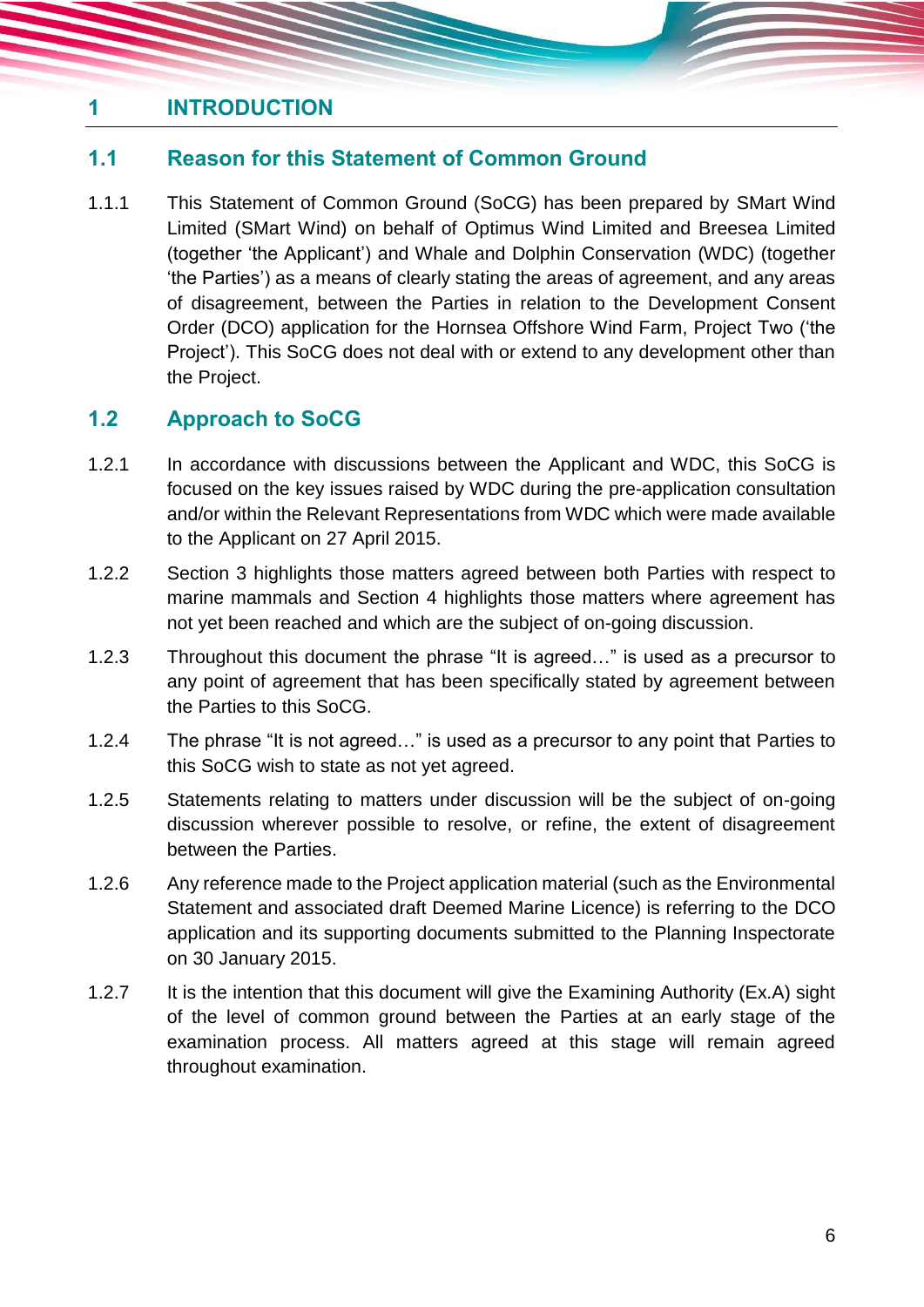## <span id="page-7-0"></span>**1.3 The Development**

- 1.3.1 The Project will consist of up to two offshore wind generating stations with a total capacity of up to 1,800 MW and will include all associated offshore and onshore infrastructure. There will be up to 360 turbines (depending on turbine type) within the Project, with turbine capacities ranging from 5 MW up to 15 MW being considered.
- 1.3.2 The area within the Hornsea Zone in which the Project's turbines and inter-array cabling, as well as associated infrastructure such as offshore HVAC collector substations, offshore HVDC converter stations and offshore accommodation platforms will be placed, has been labelled 'Subzone 2'. Subzone 2 is located in the centre of the Hornsea Zone and has a total area of 462 km<sup>2</sup>. The western boundary of Subzone 2 lies 89 km from the coast of the East Riding of Yorkshire and the eastern boundary is 50 km from the median line between UK and Dutch waters.
- 1.3.3 The offshore cable route extends from the proposed landfall at Horseshoe Point in Lincolnshire, offshore in a north-easterly direction to the southern boundary of Subzone 2. The route is approximately 150 km in length. From the proposed landfall point at Horseshoe Point, onshore cables will connect the offshore wind generating stations to the onshore substation (which could comprise up to two electrical transmission stations) which will in turn, connect to the existing National Grid substation at North Killingholme in North Lincolnshire, a distance of approximately 40 km. For the purposes of this SoCG, 'offshore' refers to the land and seabed on the seaward side of the mean high water mark and 'onshore' refers to the land (and any seabed) on the landward side of the mean high water mark.
- 1.3.4 The Project comprises up to two offshore wind farms: Project A and Project B together with the associated development and grid connection for each Project. Both wind farms have the same connection point into the National Grid substation and follow the same cable route.
- 1.3.5 Project A and Project B are likely to be constructed by different operators: Optimus Wind Limited ('Optimus Wind') in the case of Project A and Breesea Limited ('Breesea') in the case of Project B. Both Optimus Wind and Breesea are named as an undertaker within the DCO. Optimus Wind is the relevant undertaker in relation to the Project A works, whilst Breesea is the relevant undertaker for the Project B works. The shared works can be carried out by Optimus Wind or Breesea. This is subject to the transfer provisions included within the DCO.
- 1.3.6 To facilitate this multi undertaker approach, the DCO provides for four deemed marine licences (DMLs), two for Project A (one for the generating station (DML A1) and one for the offshore transmission infrastructure (DML A2)) and two for Project B (again, one for the generating station (DML B1) and one for the offshore transmission infrastructure (DML B2)).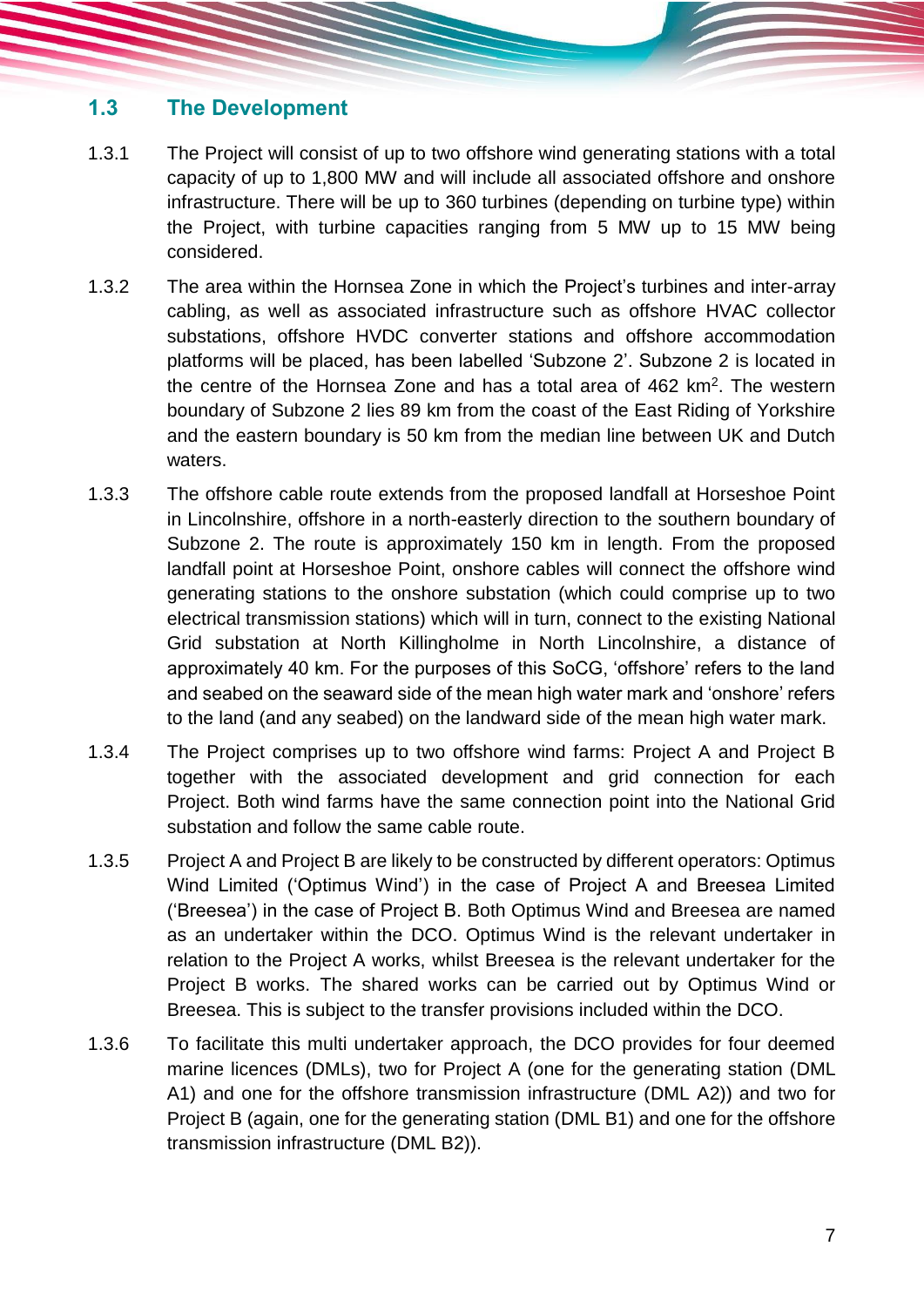- 1.3.7 The DCO confers on Optimus Wind powers of compulsory acquisition, subject to the consent of Breesea, over land required for the Project A works and the shared works or to facilitate, or which is incidental to those works and it confers on Breesea powers of compulsory acquisition, subject to the consent of Optimus Wind, over land required for the Project B works and the shared works or to facilitate, or which is incidental to those works.
- 1.3.8 The works are described in such a way as to allow flexibility as to whether they form one or two wind generating stations together with the required associated development. This approach means that the consent granted will be flexible and will allow a commercial decision to be made post-consent on how the Project will be built out.

## <span id="page-8-0"></span>**1.4 Application Elements Under WDC Remit**

1.4.1 Work Nos. 1A and 1B to 5A and 5B (offshore works) detailed in Part 1 of Schedule A of the draft DCO submitted to the Planning Inspectorate (PINS) on 30 January 2015 describe the elements of the Project which may affect the interests of WDC.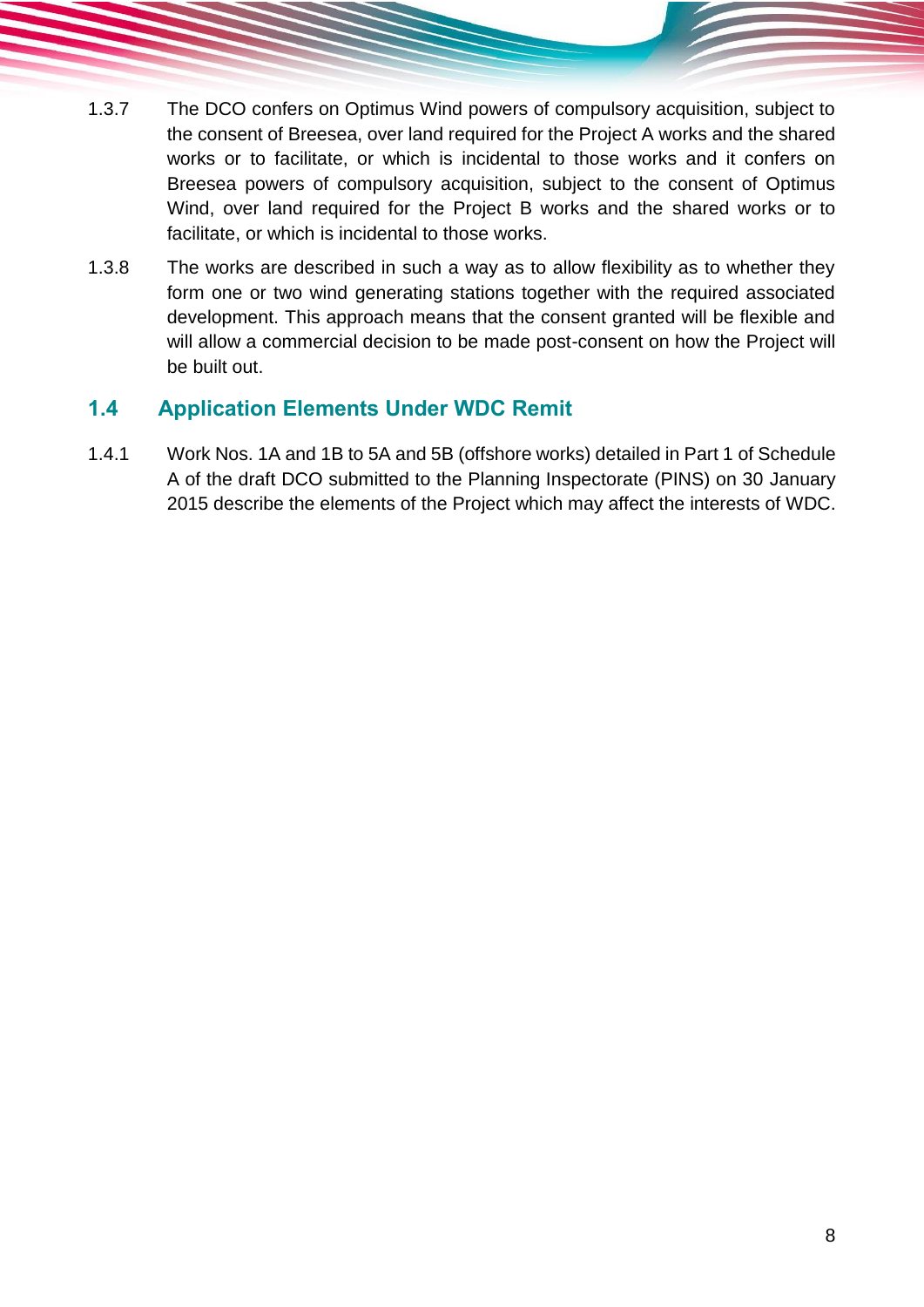## <span id="page-9-0"></span>**2 CONSULTATION**

#### <span id="page-9-1"></span>**2.1 Summary**

- 2.1.1 The consultation undertaken by the Applicant during the pre-application process is detailed in the Consultation Report (PINS document reference 2.1), which accompanied the DCO submission and which demonstrates how the Applicant has complied with its duties under Section 42, 47, 48 and 49 of the Planning Act 2008.
- 2.1.2 Consultation was previously undertaken prior to January 2013 in relation to Hornsea Offshore Wind Farm Project One; however, no response was received from WDC. The Project Two SoCG represents a composite record of points agreed and not agreed in a Project Two context only.

#### <span id="page-9-2"></span>**2.2 Pre-application Consultation**

- 2.2.1 The Applicant (and their ecology consultants RPS Energy Consultants Limited) has engaged in formal consultation with WDC on the project during the preapplication process as outlined in [Table 2.1](#page-9-4) below.
- 2.2.2 It is agreed that [Table 2.1](#page-9-4) presents an accurate chronological overview of the principal consultations with WDC undertaken prior to submission of the application.

| <b>Date</b> | <b>Activity</b>                                                                     |
|-------------|-------------------------------------------------------------------------------------|
| 04/10/2012  | Scoping report issued to PINS. No response was received from WDC.                   |
| 31/01/2013  | SMart Wind (Phase 1) Consultation. No response was received from<br>WDC.            |
| 03/12/2014  | SMart Wind Section 42 (Phase 2) Consultation. No response was<br>received from WDC. |

#### <span id="page-9-4"></span>**Table 2.1 Consultation undertaken with WDC pre-application.**

## <span id="page-9-3"></span>**2.3 Post-application Consultation**

2.3.1 It is agreed that [Table 2.2](#page-9-5) presents an accurate chronological overview of the principal consultations in relation to the application which were undertaken with WDC during the post-application process.

#### <span id="page-9-5"></span>**Table 2.2 Consultation undertaken with WDC post-application.**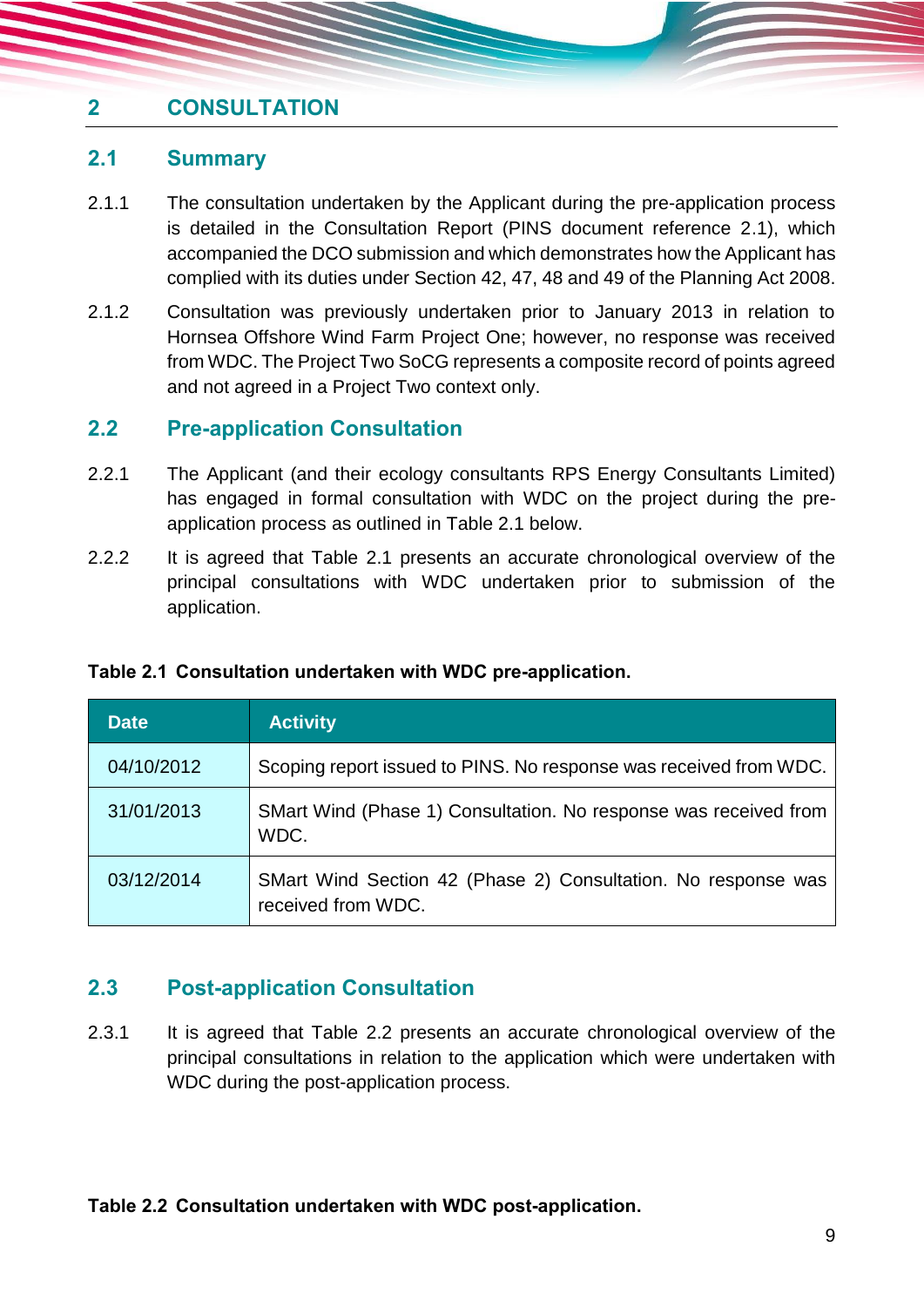| <b>Date</b> | <b>Activity</b>                                                                                                                                                                      |
|-------------|--------------------------------------------------------------------------------------------------------------------------------------------------------------------------------------|
| 27/04/2015  | WDC Section 56 response (Relevant Representations) provided to<br>the Applicant.                                                                                                     |
| 15/05/2015  | Meeting between the Applicant and WDC to discuss the issues raised<br>in the WDC Relevant Representation and to determine whether there<br>was scope for agreement on common ground. |
| 20/05/2015  | First draft of the SoCG submitted to WDC.                                                                                                                                            |
| 28/05/2015  | Comments received from WDC on the first draft of the SoCG.                                                                                                                           |
| 11/06/2015  | Second draft of the SoCG submitted to WDC.                                                                                                                                           |
| 02/07/2015  | Comments received from WDC on the second draft of the SoCG.                                                                                                                          |
| 08/07/2015  | Third draft of SoCG submitted to WDC                                                                                                                                                 |
| 06/08/2015  | WDC submit comments on V3 of the SoCG                                                                                                                                                |
| 06/08/2015  | Fourth version of SoCG submitted to WDC for agreement.                                                                                                                               |

2.3.2 The subject areas WDC focused upon within their Section 56 response (Relevant Representation) for the Project are: the importance of the Hornsea Zone for harbour porpoise and minke whale and potential impacts of underwater noise from construction on these marine mammal species as well as their prey species. As such, these topics and those discussed in pre-application consultation form the basis of the detail presented in this SoCG.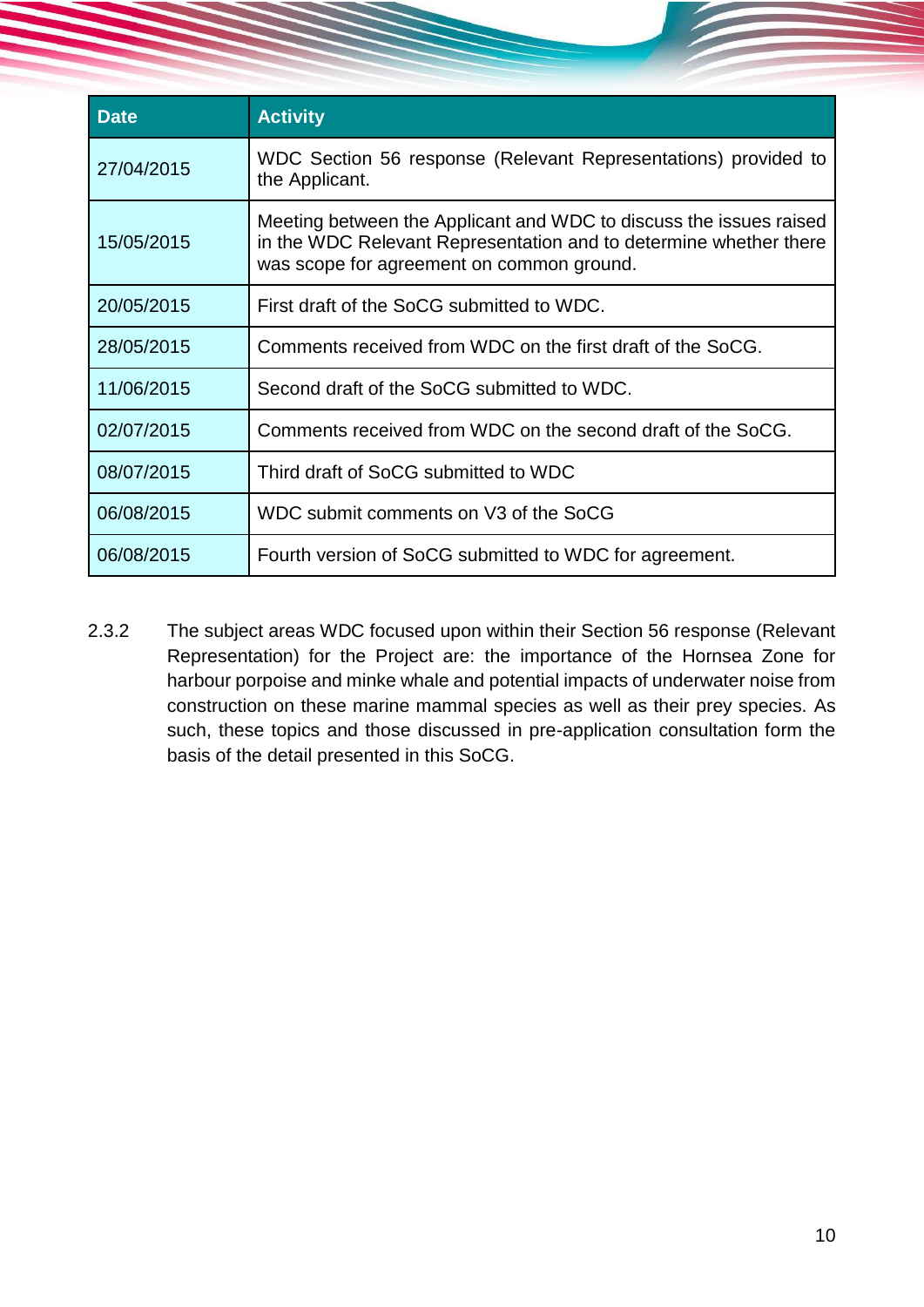## <span id="page-11-0"></span>**3 ACCEPTED DATA / STATEMENTS – MARINE MAMMALS**

#### <span id="page-11-1"></span>**3.1 Introduction**

- 3.1.1 The following sections of this SoCG set out agreed statements pertaining to those aspects of the Project, Environmental Impact Assessment (EIA) and associated draft DCO and DMLs that are of interest to WDC with regards to marine mammals.
- 3.1.2 In Volume 2, Chapter 4: Marine Mammals of the Environmental Statement (PINS document reference 7.2.4) the Applicant has assessed the impacts on marine mammals associated with the construction, operation and decommissioning of the Project, both alone and cumulatively with other plans and projects. The assessment was based upon a characterisation of the abundance and distribution of cetaceans (whales, dolphins and porpoise) and pinnipeds (seals) in the immediate Project area and over a wider area of the southern North Sea.
- 3.1.3 It is agreed that, where the points of agreement set out in the following Sections refer to Sections of the Environmental Statement those statements apply equally to the equivalent data, descriptions or analyses set out in any relevant technical reports, survey reports or any other application documents. Unless otherwise indicated, all paragraph references in this Section are to Volume 2, Chapter 4 of the Environmental Statement.

#### <span id="page-11-2"></span>**3.2 Accepted Statements**

#### **Consultation**

3.2.1 It is agreed that throughout the pre-application process, that the level of consultation and the provision of information has been sufficient in informing WDC of the development of the Project and the predicted impacts on marine mammals.

#### **Baseline Environment**

3.2.2 It is agreed that the data used to inform the marine mammal baseline characterisation and reference population estimates was based on the best available data including monthly site-specific survey data (visual and acoustic) and that any inadequacies or limitations of the data have been addressed by adopting a precautionary approach in the assessment. It is agreed that the marine mammal surveys provide full seasonal coverage of the Hornsea Zone.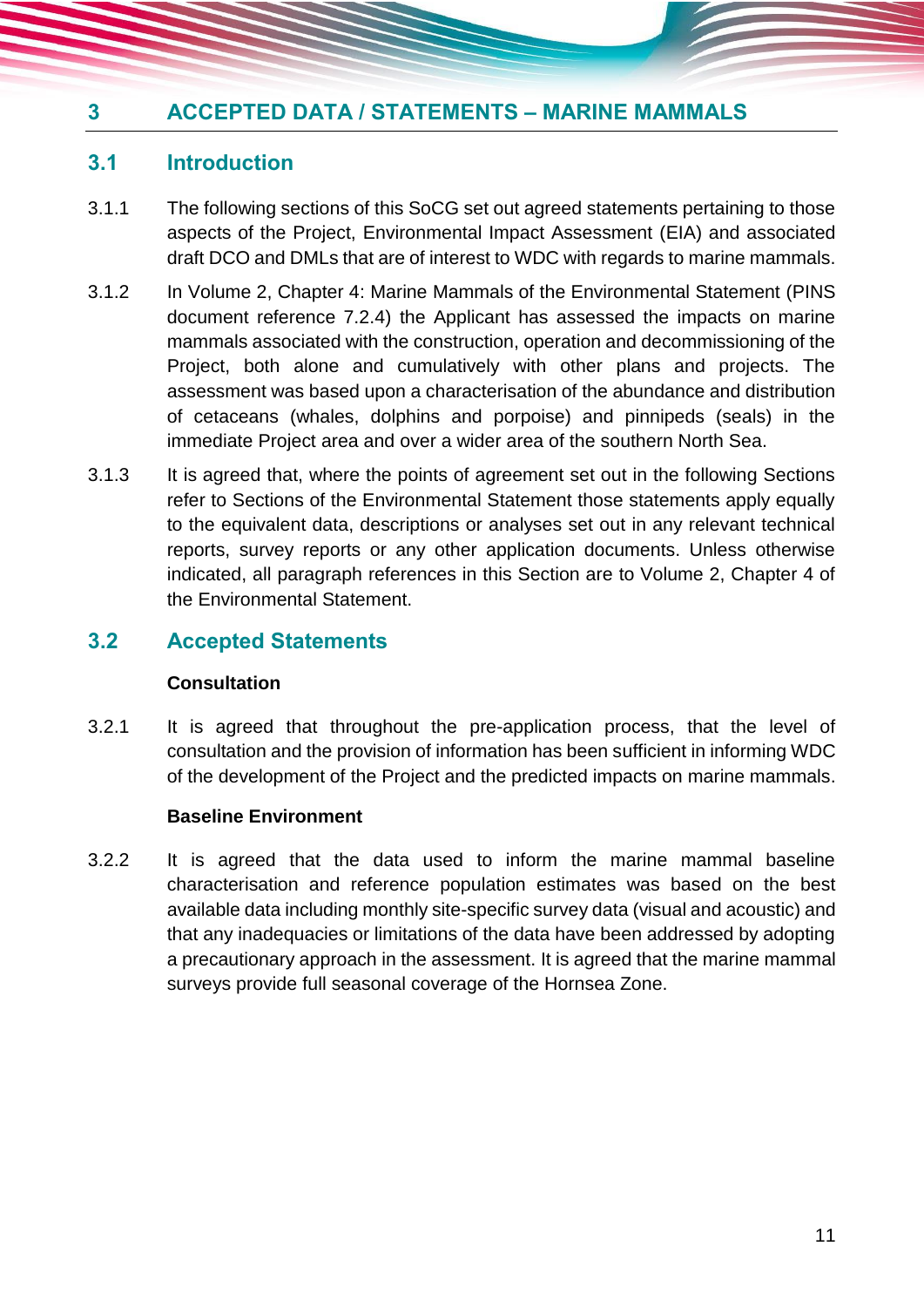- 3.2.3 WDC's position on the advice provided by the SNCBs with regards to the marine mammal survey methodology is noted following discussions at the meeting on 15 May 2015 (see [Table 2.2\)](#page-9-5). It is noted that WDC have concerns over the suitability of recording marine mammals from vessels using an adaptation of the standard Joint Nature Conservation Committee (JNCC) European Seabirds At Sea (ESAS) survey method (Webb and Durinck, 1992) and that WDC recommend that dedicated marine mammal observers should be present during all marine mammal surveys, and that an accepted methodology for marine mammals surveys are used to undertake these surveys. However, it is agreed that the survey extent, effort and methodologies were consulted on and agreed in advance through consultation with the SNCBs and that WDC's concern is a generic concern relating to advice from SNCBs to offshore energy developments in the southern North Sea and does not relate solely to this Project.
- 3.2.4 WDC have concerns relating to the extent of the site-specific surveys, as well as the potential Special Areas of Conservation (pSACs) for harbour porpoise that may be consulted on this summer (one of which is likely to be in or overlapping the Hornsea site). Notwithstanding these matters, which are the subject of ongoing discussion as detailed in [Table 4.1,](#page-17-1) it is agreed that the importance of the Hornsea Zone for harbour porpoise and minke whale was acknowledged in the assessment based on the best available data at the time of submission.

#### **Worst Case Scenario**

- 3.2.5 It is agreed that the worst case scenario has been assessed for each of the impacts for the Project, as outlined in Table 4.17 of Volume 2, Chapter 4 of the Environmental Statement.
- 3.2.6 It is agreed that the Marine Mammal Chapter of the Environmental Statement has adequately assessed the full range of potential impacts to marine mammals over all phases of the Project including direct effects (i.e., piling noise, vessel noise, collision risk, increased suspended sediments, accidental pollution, operational turbine noise, electromagnetic field (EMF) emissions and decommissioning noise) and indirect effects (i.e., resulting from impacts to marine mammal prey species).
- 3.2.7 It is agreed that, by adopting the 'Rochdale Envelope' (maximum adverse scenario) approach, the worst case was presented for each possible impact (e.g., from the range of foundation types proposed etc.) and therefore the effects of any other scenario will be no greater than the worst case scenarios presented within the Marine Mammal Chapter.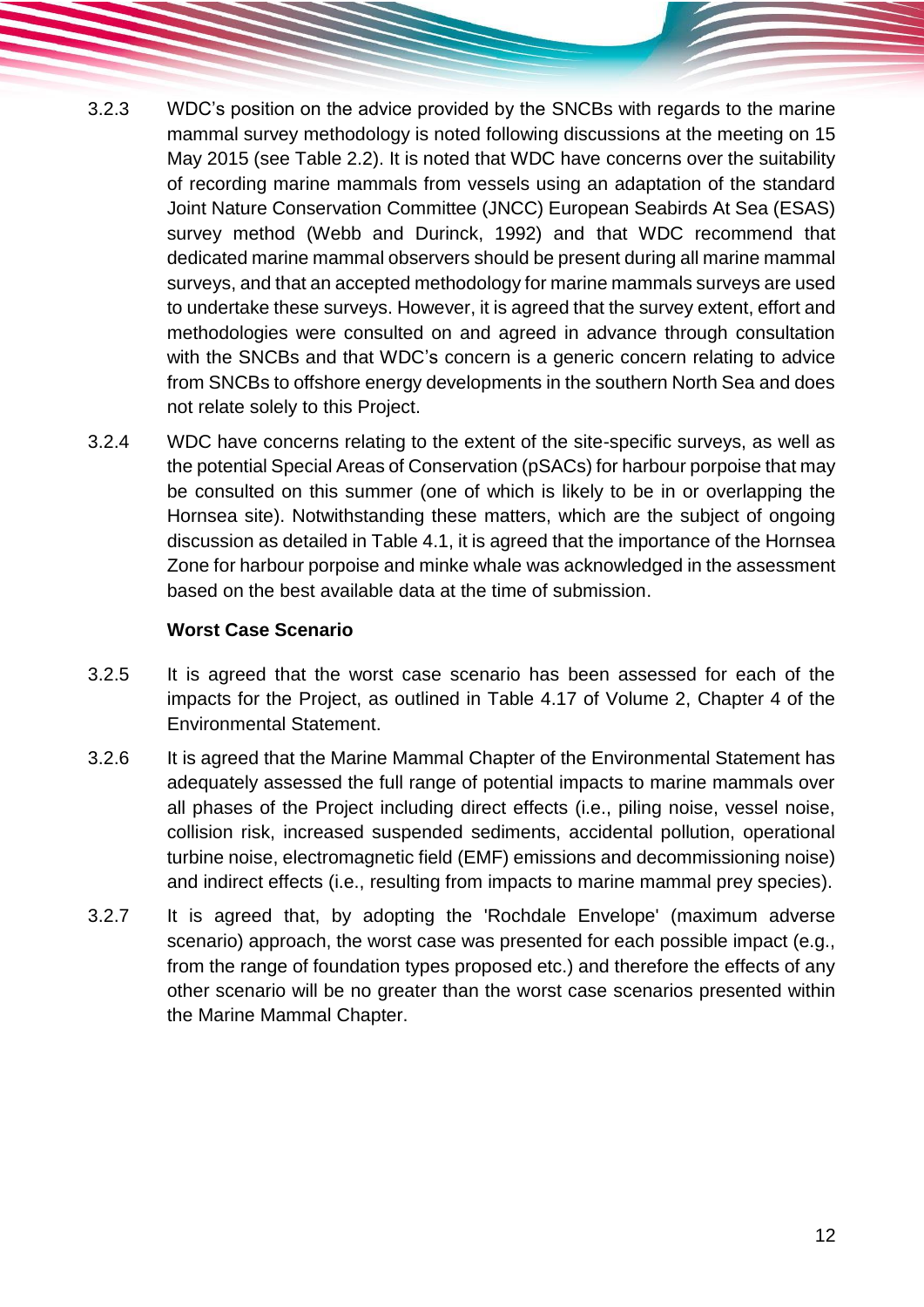#### **Designed in Mitigation Measures Adopted as part of the Project with Respect to Marine Mammals**

- <span id="page-13-2"></span>3.2.8 WDC's position on the current best practice guidelines (JNCC, 2010) as discussed at the meeting on 15 May 2015 (see [Table 2.2\)](#page-9-5) is noted by the Applicant, notably that WDC consider there is little empirical data to support the effectiveness of softstart procedures and that the 500 m mitigation zone may be inadequate to mitigate for injury effects. However, it is agreed that this concern is a generic concern relating to advice from SNCBs to offshore energy developments in the southern North Sea and does not relate solely to this Project.
- 3.2.9 It is agreed that the Marine Mammal Mitigation Protocol (MMMP) (secured by Condition 10 (2)(e) of the draft DMLs) to be approved by the MMO prior to commencement of the licensed activities is consistent with current best practice guidelines for mitigation to reduce injurious effects or permanent auditory injury (JNCC, 2010).

#### <span id="page-13-0"></span>**Methodology**

- 3.2.10 It is agreed that the approach adopted in the Marine Mammal Chapter of the Environmental Statement was appropriate to assess the magnitude and range of impacts from the proposed project on marine mammals.
- 3.2.11 It is agreed that the matrix approach to the assessment that has been adopted in Table 4.20 of Volume 2, Chapter 4 ensures that all subjective determinations of impact significance are repeatable and are understood.
- 3.2.12 It is agreed that the key marine mammal species (i.e., Valued Ecological Receptors) that were considered in the impact assessment are appropriate. It is agreed that the importance of the area for key species (notably harbour porpoise and minke whale) has been taken into account when assessing the sensitivity of these species to potential effects, including underwater noise, arising from the construction, operation and decommissioning of the Project.
- 3.2.13 It is agreed that, in acknowledgment of the range of potential impacts that underwater noise may have on marine mammals, the underwater noise assessment was informed by site-specific noise modelling as summarised in paragraphs 4.6.25 to 4.6.43 of Volume 2, Chapter 4.
- 3.2.14 It is agreed that the Applicant has adopted a precautionary approach to the assessment of potential impacts of underwater noise on marine mammals as detailed in paragraphs 4.6.37 of Volume 2, Chapter 4.
- <span id="page-13-1"></span>3.2.15 It is agreed that the Applicant has adopted a precautionary approach throughout the impact assessment with regards to predicting impacts of subsea noise on marine mammals, including but not limited to:
	- Two worst case scenario were assessed (the worst case spatial and the worst case temporal) in order to assess the maximum effects from each;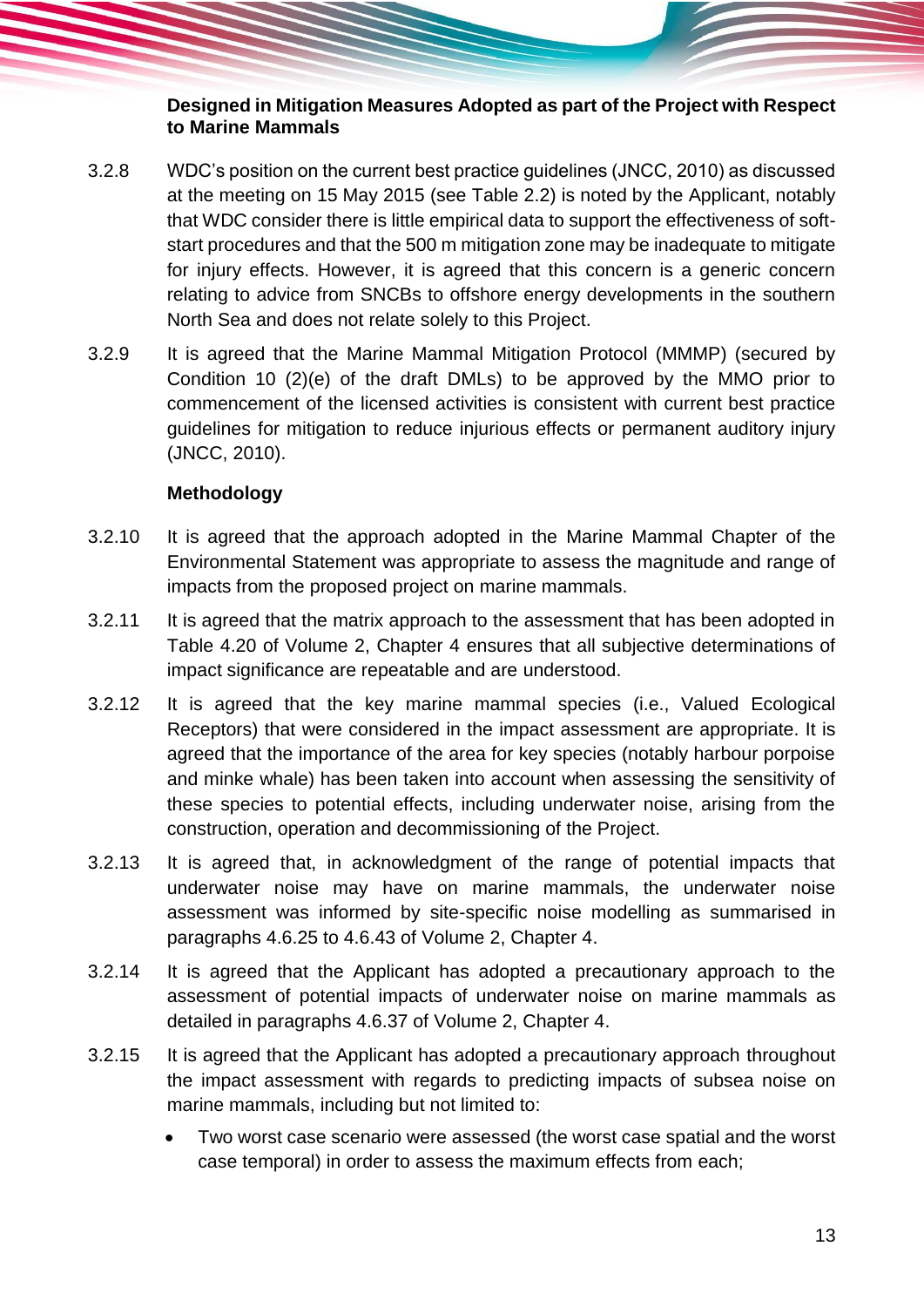- Presentation of the data that gives rise to the highest spatial density estimates and greatest number of animals affected (i.e., acoustic data density estimates, as well as visual data density estimates);
- The level of impact calculated for each species was based upon 100% of animals exposed up to each noise threshold being affected to the maximum extent (i.e., 100% of individuals exposed to the auditory injury threshold will develop auditory injury and so on); and
- For the threshold of behavioural avoidance, it was assumed that all animals within this zone would be displaced, which is the upper limit of behavioural response for this threshold.
- 3.2.16 It is agreed that the thresholds applied for the different zones of impact (injury, temporary hearing loss, possible avoidance and likely avoidance; see Table 4.24 of Volume 2, Chapter 4 of the Environmental Statement) were conservative and based on published values agreed in advance with the SNCBs.
- 3.2.17 It is agreed that adopting a highly precautionary approach provides confidence that the effects that do occur will most likely be less than the maximum adverse effects predicted for harbour porpoise and minke whale during construction.
- 3.2.18 It is agreed that the Applicant has shown a commitment to add to the understanding of the effects of underwater noise on marine mammals through participating in, and jointly funding, the ongoing work within the DEPONS programme (as summarised in paragraphs 4.6.56 to 4.6.63 of Volume 2, Chapter 4).
- 3.2.19 It is agreed that cetaceans are afforded strict protection under the Habitats Directive and as such a European Protected Species (EPS) licence will be required for the Project where piling is proposed.

#### **Impact Assessment**

3.2.20 Based on the precautionary approach taken, as described in paragraphs [3.2.116](#page-13-0) and [3.2.15,](#page-13-1) it is agreed that the impact assessment provided a conservative approach and the quantification of effects is therefore likely to be less than those described in Volume 2, Chapter 4 of the Environmental Statement. It is agreed the assessment of significance was based on the worst case effects.

#### **Additional Mitigation Measures**

3.2.21 It is agreed that the Applicant will continue to monitor the emerging technologies in the field of engineering solutions for noise mitigation and will give final consideration to this prior to construction. The details of any additional noise mitigation, as appropriate, will be included within the Marine Mammal Mitigation Protocol (MMMP) which will be agreed with the Marine Management Organisation (MMO).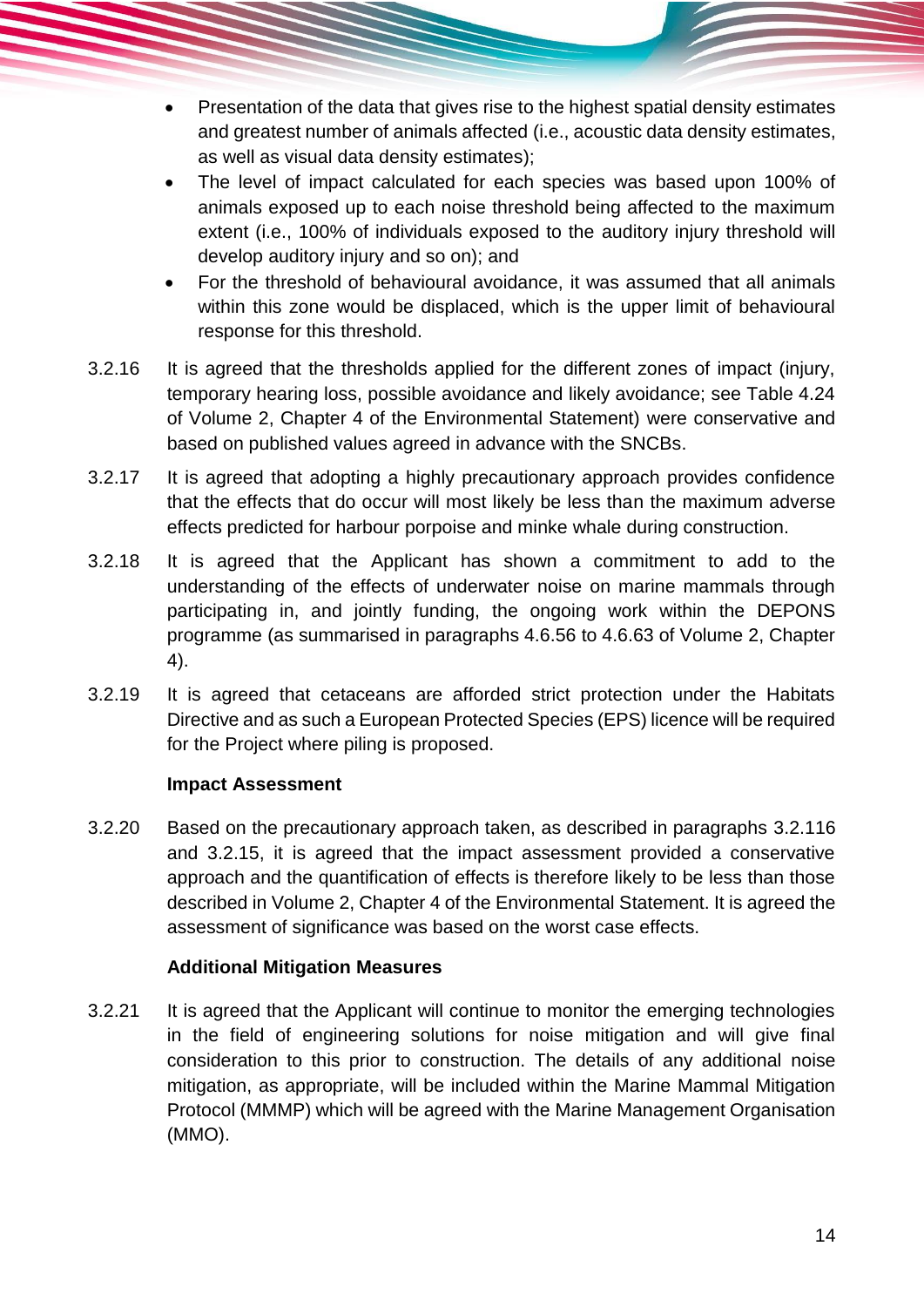#### **Cumulative Impact Assessment**

3.2.22 It is agreed that the Applicant has used the best available evidence to assess the cumulative impacts of the Project with other plans and projects on marine mammals, noting however, the exception of the harbour porpoise cumulative impact assessment study area which is subject to on-going discussion (see [Table](#page-17-1)  [4.1\)](#page-17-1).

#### **Habitats Regulation Assessment**

- 3.2.23 It is agreed that the Habitats Regulation Assessment (HRA) has adequately assessed the impact to marine mammals from underwater noise.
- 3.2.24 It is agreed that a process is currently underway to identify a number of pSACs for harbour porpoise in the UK under the EU Habitats Directive, including one in the Southern North Sea. It is agreed that at present the boundaries, conservation objectives and management measures of these sites have not been finalised or made public. The Applicant is committed to maintaining a watching brief and acknowledges that consideration of the implications of the designation of pSACs may be required.

#### <span id="page-15-0"></span>**Deemed Marine Licences**

- 3.2.25 As detailed in paragraph [3.2.8,](#page-13-2) WDC's position on the current best practice guidelines (JNCC, 2010) as discussed at the meeting on 15 May 2015 (see [Table](#page-9-5)  [2.2\)](#page-9-5) is noted by the Applicant. WDC consider there is little empirical data to support the effectiveness of soft-start procedures, that the 500 m mitigation zone may be inadequate to mitigate for injury effects and that the use of ADDs has not been proven as a mitigation for pile driving and cannot be relied upon for the range of species likely to be encountered. However, it is agreed between the Parties that this concern is a generic concern relating to advice from SNCBs to offshore energy developments in the southern North Sea and does not relate solely to this Project.
- 3.2.26 It is agreed that the MMMP, secured pursuant to Condition 10(2)(e) of Schedules H, I, J and K of the draft DCO, will follow current best practice as advised by the SNCBs at the time of discharging. The MMMP and may include, but is not limited to, identification of a Marine Mammal Monitoring Zone (MMMZ), appointment of marine mammal observers, methods for the detection of marine mammals within the MMMZ, a reporting methodology between the marine mammal observers, an appropriate soft start procedure, the application of acoustic deterrent devices and where appropriate consideration of the use of noise reduction at source technologies.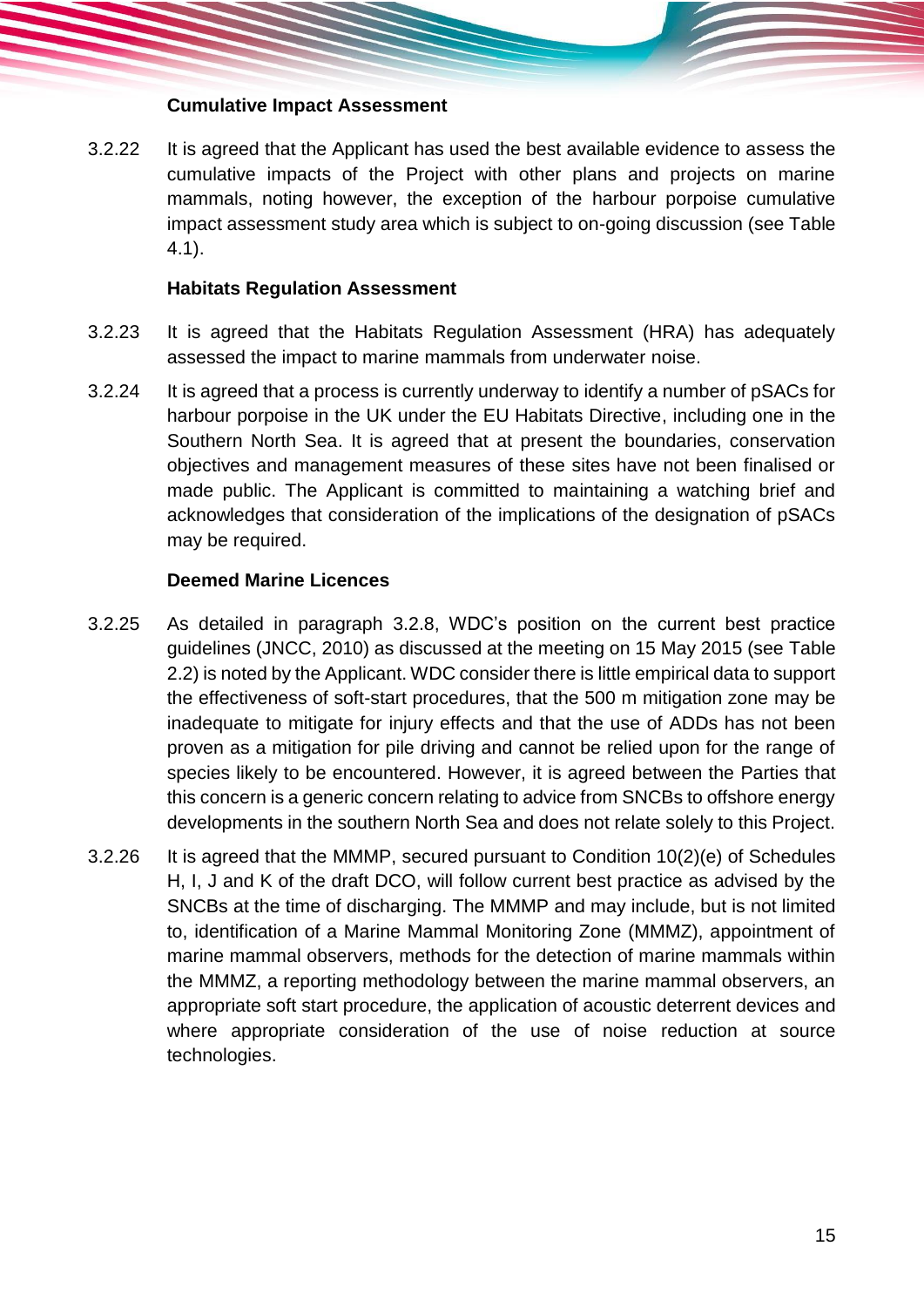3.2.27 It is agreed that noise generated by the installation of the first four foundations of each discrete foundation type will be measured, secured pursuant to Condition 16 (2)(a) of Schedules H, I, J and K of the draft DCO. It is agreed that the initial noise measurements monitored in accordance with Condition 16(2)(a) will be provided to the MMO within six weeks of the installation of the first four foundations of each discrete foundation type, secured pursuant to Condition 16 (4) of Schedules H, I, J and K of the draft DCO. The assessment of this report by the MMO shall determine whether any further noise monitoring is required.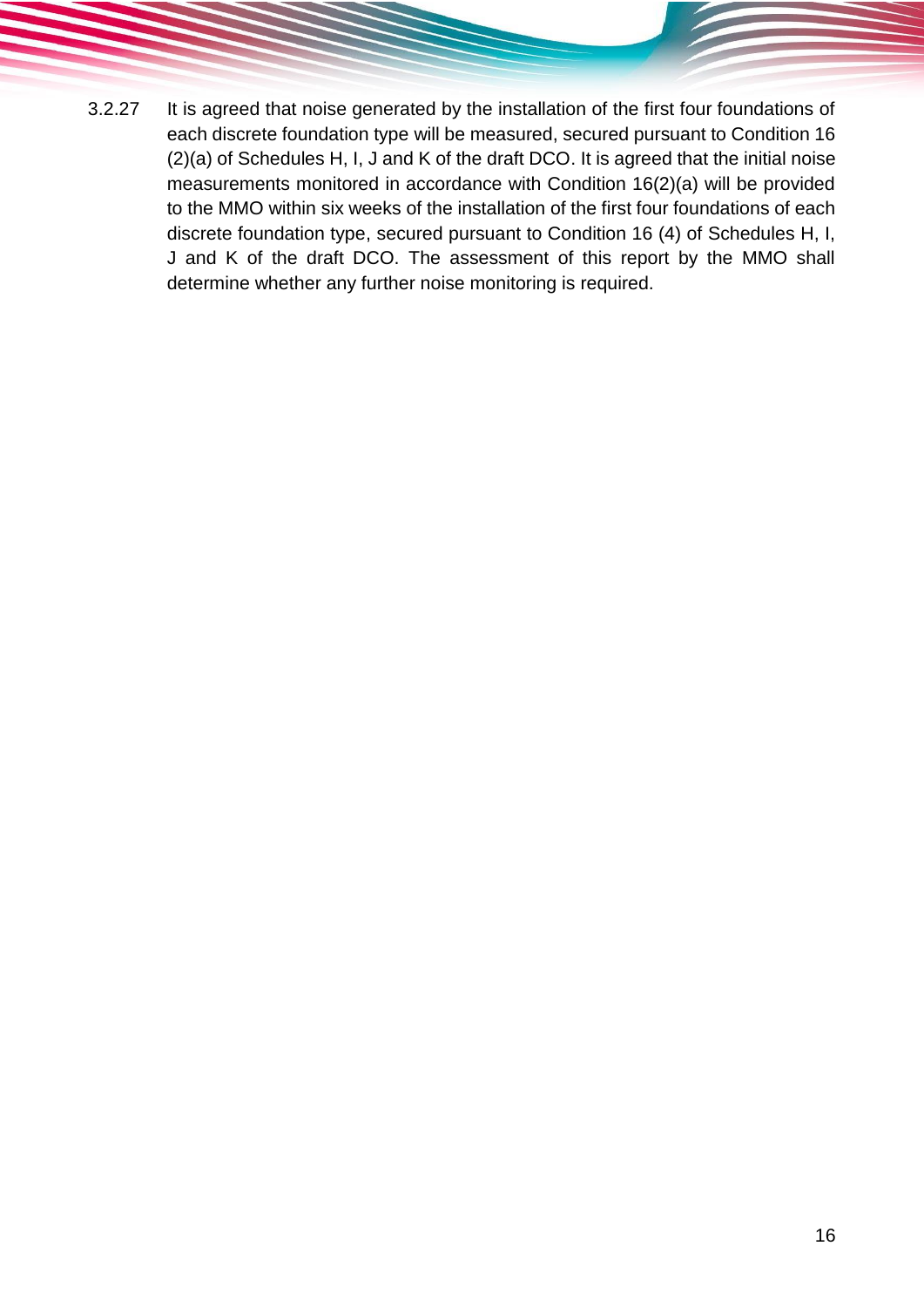## <span id="page-17-0"></span>**4 MATTERS SUBJECT TO ONGOING DISCUSSION – MARINE MAMMALS**

4.1.1 [Table 4.1](#page-17-1) identifies those matters raised by WDC in Section 56 responses (Relevant Representations), which have yet to be resolved and are subject to ongoing discussion and/or work.

#### <span id="page-17-1"></span>**Table 4.1 Matters subject to ongoing discussion – marine mammals.**

| <b>WDC position</b>                                                                                                                                                                                                                                                                                                                                                                                                                                                                                                                                                                                                                                                                                                                                                                                                                      | <b>The Applicant's position</b>                                                                                                                                                                                                                                                                                                                                                                                                                                                                                                                                                                                                                                                                                                                                                                                                                                                                                                                                                                                                                                                                                                                                                                                                                                                                                                                                                                                                                                                                                                                                                                                                                                                                                                                                                                     |
|------------------------------------------------------------------------------------------------------------------------------------------------------------------------------------------------------------------------------------------------------------------------------------------------------------------------------------------------------------------------------------------------------------------------------------------------------------------------------------------------------------------------------------------------------------------------------------------------------------------------------------------------------------------------------------------------------------------------------------------------------------------------------------------------------------------------------------------|-----------------------------------------------------------------------------------------------------------------------------------------------------------------------------------------------------------------------------------------------------------------------------------------------------------------------------------------------------------------------------------------------------------------------------------------------------------------------------------------------------------------------------------------------------------------------------------------------------------------------------------------------------------------------------------------------------------------------------------------------------------------------------------------------------------------------------------------------------------------------------------------------------------------------------------------------------------------------------------------------------------------------------------------------------------------------------------------------------------------------------------------------------------------------------------------------------------------------------------------------------------------------------------------------------------------------------------------------------------------------------------------------------------------------------------------------------------------------------------------------------------------------------------------------------------------------------------------------------------------------------------------------------------------------------------------------------------------------------------------------------------------------------------------------------|
| <b>Cumulative Impact Assessment</b><br>The purpose of the CIA is to try and assess<br>the effects of the development on the North<br>Sea population of harbour porpoise in<br>particular, therefore all other projects that<br>that have the potential to impact that<br>population need to be considered. However<br>the applicant has not screened all projects<br>within the range of the North Sea harbour<br>porpoise, including, but not limited to, the<br>Scottish offshore wind farms which fall into<br>this category. These projects need to be<br>included to give an accurate CIA.<br>WDC believe that even without these<br>further<br>mitigation<br>projects<br>included,<br>measures are required to reduce the<br>predicted behavioural impacts on harbour<br>porpoise and minke whale that is predicted in<br>the CIA. | The CIA regional study area was defined in<br>order to focus the assessment on those<br>projects that were most likely to result in a<br>effect<br>significant<br>when<br>considered<br>cumulatively with the Project. Although the<br>North Sea is one Management Unit, there is<br>evidence from the literature to show that<br>porpoise move in response to the presence of<br>prey species and that their movements are<br>more likely to be restricted where resource<br>availability is high. Based on assumption that<br>density is a proxy for resource availability (as<br>assumed in DEPONS programme; van Beest<br>et al., 2015), the Hornsea Zone is likely to be a<br>food rich area. Foraging strategy models<br>predict movements of $60 - 80$ km from a<br>starting point in areas of high resource<br>availability and where food replenishes rapidly<br>(Nabe-Nielsen et al., 2013). Sites in Scotland<br>are greater than 300 km from the Hornsea<br>Zone and therefore, whilst still within the North<br>Sea MU, these developments lie outside the<br>area that we considered would have strong<br>connectivity with the Hornsea Zone and<br>therefore it is less likely for a project here to<br>result in cumulative effects with the Project.<br>Inclusion of these sites would not change the<br>conclusion of the impact assessment of the<br>The<br>Regional<br>project.<br>study<br>area<br>encompasses the whole of the south central<br>North Sea, and was also extended further<br>south and east to include other Round 3<br>offshore wind farms in the vicinity. The<br>Regional Marine Mammal Study Area covers<br>an area of $~197,200$ square kilometres.<br>The Applicant does not believe that mitigation<br>is necessary for behavioural effects as no long- |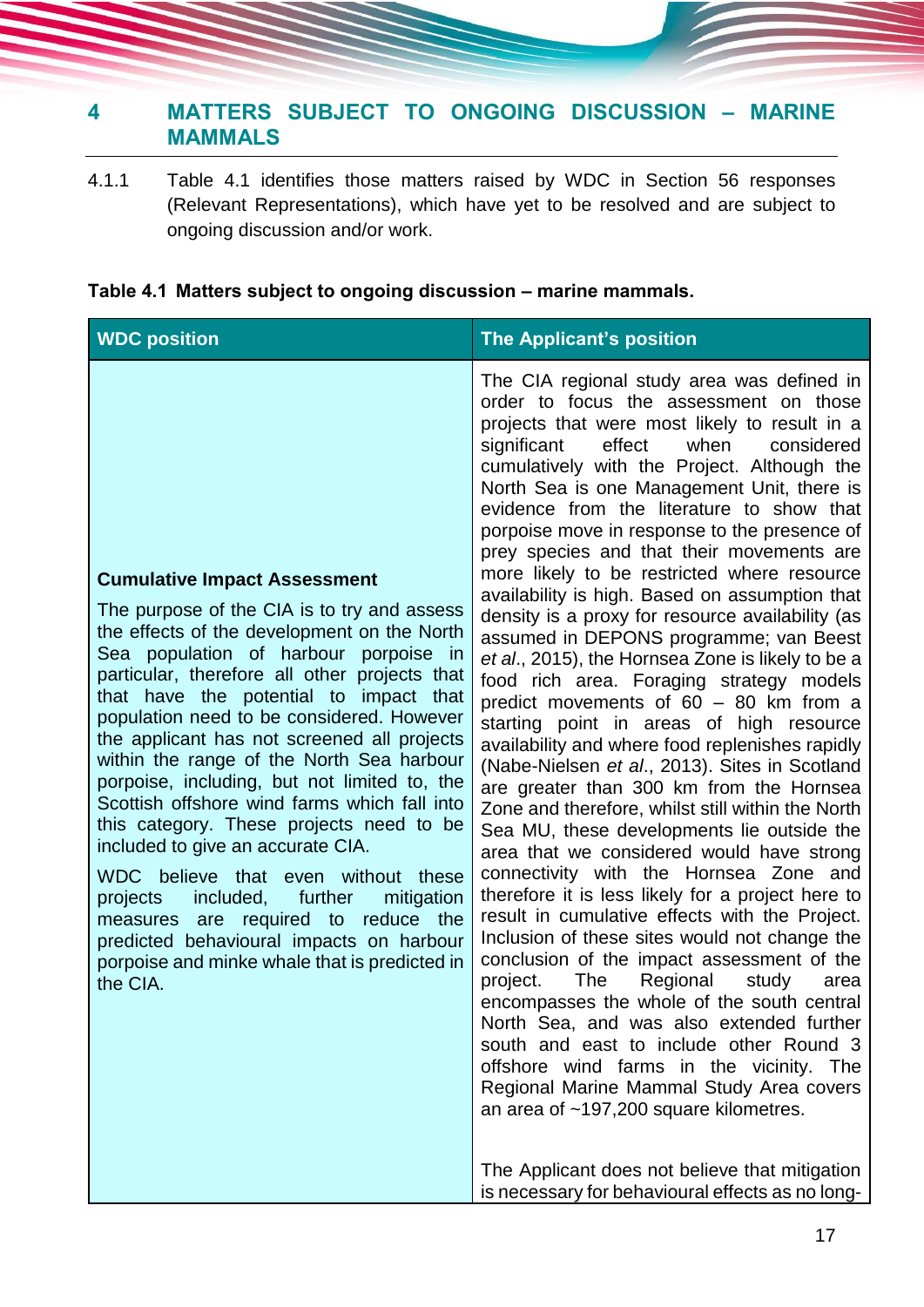| <b>WDC position</b>                                                                                                                                                                                                                                                                                                                                                                                                                                                                                                                                                                                                                                                                                                                          | <b>The Applicant's position</b>                                                                                                                                                                                                                                                                                                                                                                                                                                                                                                                                                                                                                                                                                                                                                                                                                                                                                                |
|----------------------------------------------------------------------------------------------------------------------------------------------------------------------------------------------------------------------------------------------------------------------------------------------------------------------------------------------------------------------------------------------------------------------------------------------------------------------------------------------------------------------------------------------------------------------------------------------------------------------------------------------------------------------------------------------------------------------------------------------|--------------------------------------------------------------------------------------------------------------------------------------------------------------------------------------------------------------------------------------------------------------------------------------------------------------------------------------------------------------------------------------------------------------------------------------------------------------------------------------------------------------------------------------------------------------------------------------------------------------------------------------------------------------------------------------------------------------------------------------------------------------------------------------------------------------------------------------------------------------------------------------------------------------------------------|
|                                                                                                                                                                                                                                                                                                                                                                                                                                                                                                                                                                                                                                                                                                                                              | term effects on marine mammal populations<br>are predicted. The Applicant's position is that<br>the appropriateness of mitigation will be<br>considered prior to construction, in line with<br>best practice, and in agreement with regulators<br>and SNCBs. This is a developing industry and<br>therefore it would not be appropriate to make<br>commitments at this stage. Mitigation will be<br>provided for injurious effects on marine<br>mammals and will be agreed with statutory<br>consultees and undertaken, as far as possible,<br>in line with best practice guidelines.                                                                                                                                                                                                                                                                                                                                          |
| <b>Study Area</b><br>WDC note that the marine mammal study<br>area extends to 10 km buffer from the<br>Hornsea Zone, however studies have shown<br>that the noise generated by pile driving<br>causes behavioural changes in harbour<br>porpoises up to 15 km from the source, and<br>mask communication up to 40 km. A 15 km<br>buffer minimum would have preferred for this<br>application, especially due to the sensitive<br>nature of the site for harbour porpoises,<br>therefore WDC do not agree that the study<br>area for site surveys was sufficient to obtain<br>adequate data on cetaceans that may be<br>impacted by the development.                                                                                          | The scope and extent of the site-specific<br>marine mammals surveys were agreed upfront<br>with the SNCBs. The Applicant notes WDC's<br>recommendation that a minimum 15km buffer<br>zone would have been preferred around the<br>site-specific survey zones to cover the extent<br>which<br>behavioural<br>effects<br>over<br>could<br>potentially occur. However, the issue of survey<br>addressed<br>through<br>coverage<br>was<br>consultations with the SNCBs and a suitable,<br>and conservative, approach was agreed using<br>extrapolation of the site-specific marine<br>mammal data to cover the zone of potential<br>effect from piling predicted from the site-<br>specific noise modelling (see Table 4.4 (row 7)<br>of Volume 2, Chapter 4 of the ES).                                                                                                                                                           |
| pSAC<br>The likely harbour porpoise SACs, including<br>one overlapping the development area,<br>raises WDC's concerns that the importance<br>of the Hornsea Zone, in the ES, for harbour<br>porpoise is not adequately addressed.<br>The plans for Hornsea 2 are highly likely to<br>with<br>interfere<br>conservation<br>objectives,<br>especially for harbour porpoise, therefore the<br>current assessment of effects on harbour<br>porpoise will need to be reviewed.<br>WDC note that the potential SACs have been<br>put forward after the Applicant's ES was<br>submitted, however WDC believe that further<br>commitment to the use of alternative<br>foundations must be given in order to retain<br>the site integrity of the SAC. | As outlined in paragraph 3.2.24, it is agreed<br>between the Parties that at present the<br>objectives<br>boundaries,<br>conservation<br>and<br>management measures of these sites have not<br>been finalised or made public. Therefore, the<br>Applicant's position remains that, as the<br>boundaries, conservation objectives<br>and<br>management measures of these sites have not<br>been finalised or made public, no further<br>information can be provided by the Applicant<br>at this stage. The Applicant is committed to<br>maintaining<br>watching<br>brief<br>and<br>a<br>acknowledges that consideration of<br>the<br>implications of the designation of pSACs may<br>be required.<br>As discussed between the Parties at the<br>meeting on 15 May 2015, the Applicant<br>considers that the importance of the Hornsea<br>Zone (and Dogger Bank) for harbour porpoise<br>have been fully acknowledged within the |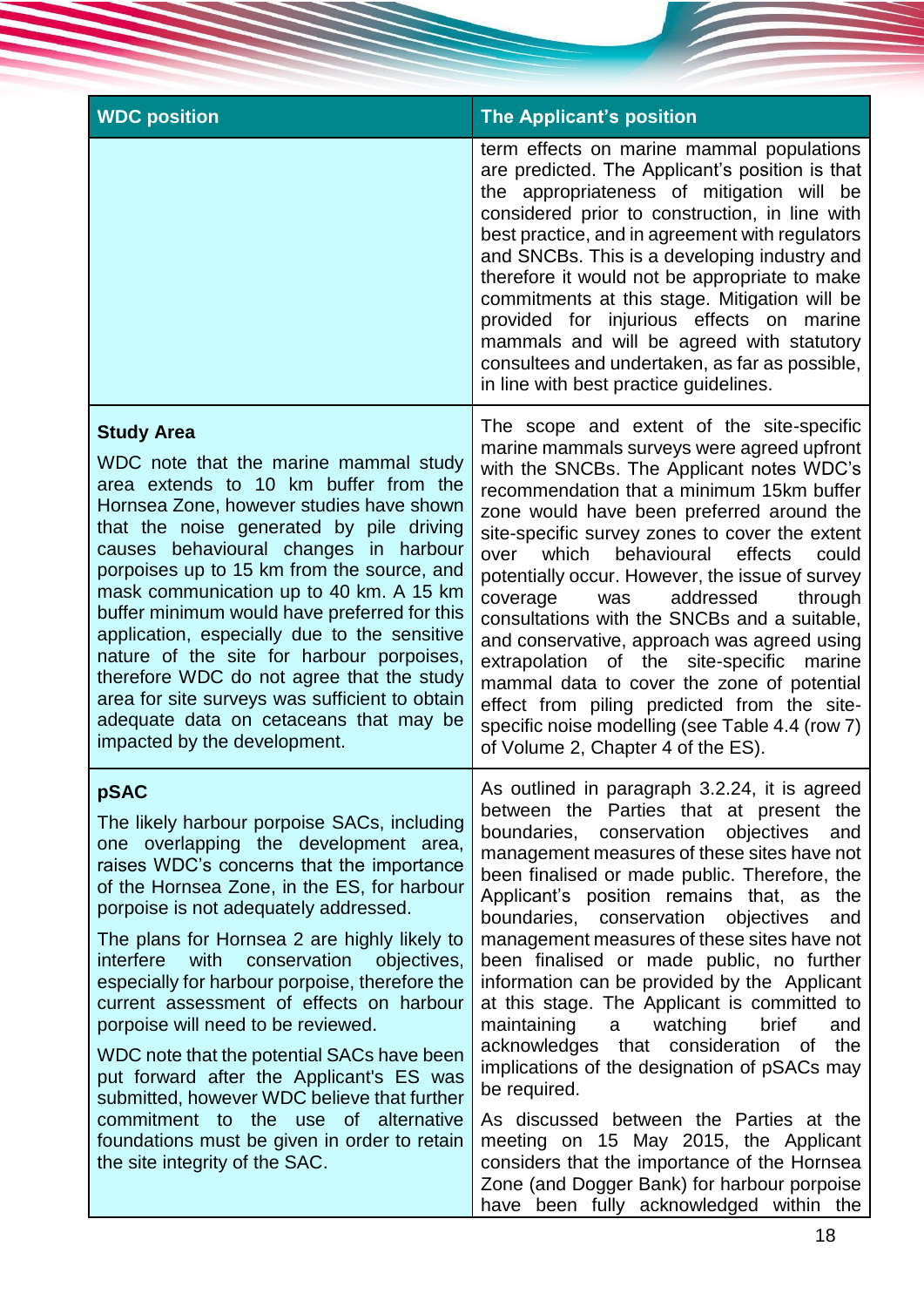| <b>WDC position</b> | <b>The Applicant's position</b>                                                                                                                                                                                                                                                                                                                                                                                            |
|---------------------|----------------------------------------------------------------------------------------------------------------------------------------------------------------------------------------------------------------------------------------------------------------------------------------------------------------------------------------------------------------------------------------------------------------------------|
|                     | Volume 2, Chapter 4: Marine Mammals of the<br>ES (paragraph 4.5.43) where it is noted that<br>'within the south central North Sea, the<br>Hornsea and Dogger Zones may represent key<br>areas for harbour porpoise, possibly due to<br>environmental and ecological conditions that<br>favour these as important foraging areas'.                                                                                          |
|                     | Harbour porpoise were valued<br>as<br>internationally important within the Project Two<br>marine mammal study area, therefore, the<br>Applicant considers that the importance of the<br>area for these species has therefore been<br>taking into account when assessing the<br>sensitivity of harbour porpoise to the potential<br>effects arising from the construction, operation<br>and decommissioning of the Project. |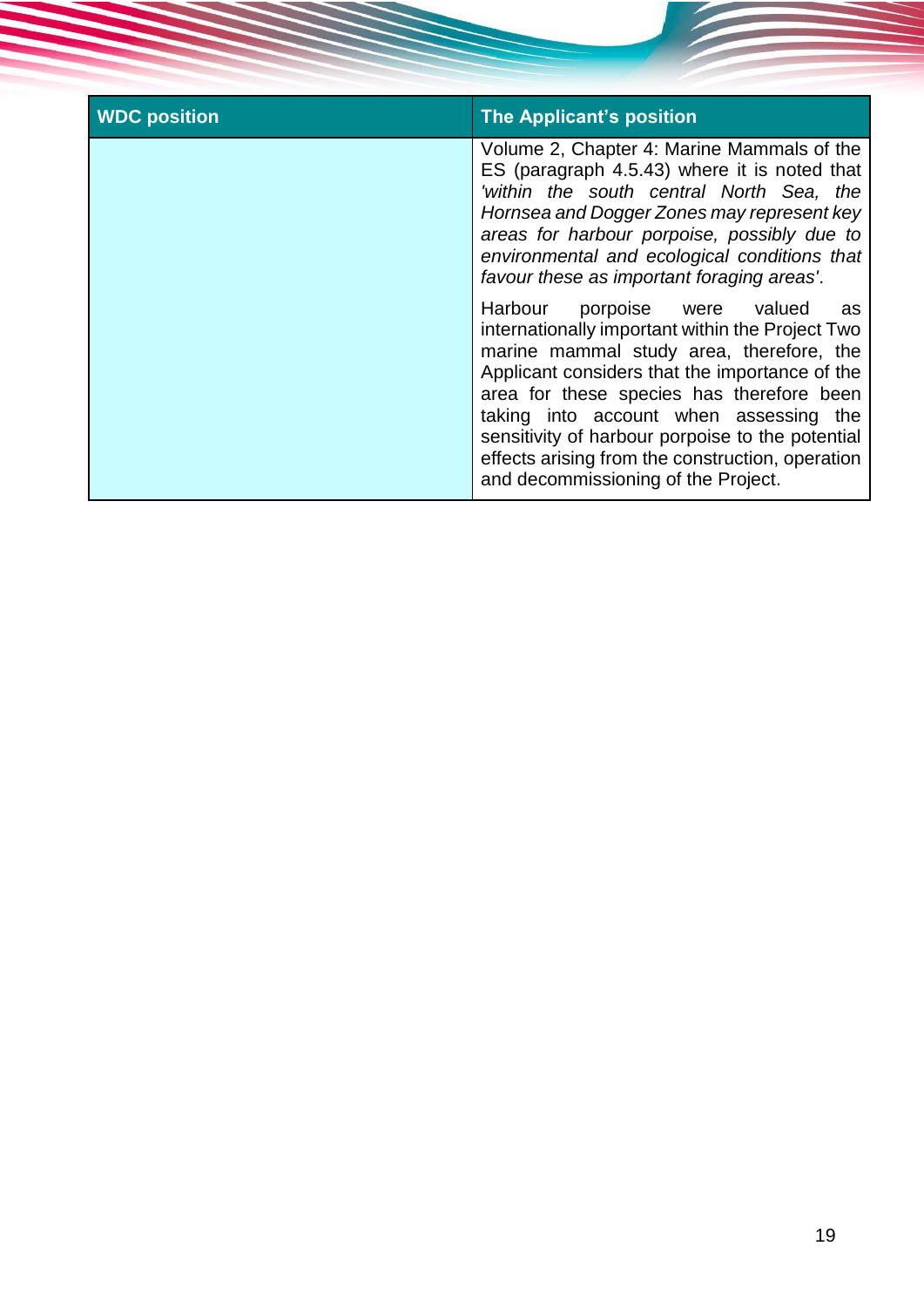## <span id="page-20-0"></span>**5 MATTERS DISAGREED**

5.1.1 [Table 4.12](#page-17-1) identifies those matters raised by WDC in Section 56 responses (Relevant Representations), which have yet to be resolved and are subject to ongoing discussion and/or work.

## **Table 5.2 Matters disagreed – marine mammals.**

| <b>WDC position</b>                                                                                                                                                                                                                                                                                                                                                                                                                                                                                                                                                                                                                                                                                                                                                                                                                                                                                                                                                                                                                                                                                                                                                                                                                                                             | The Applicant's position                                                                                                                                                                                                                                                                                                                                                                                                                                                                                                                                                                                                                                                                                                                                                                                                                                                                                                                                                                                                                                                                                                                                                                                                                                                                                                                                                                 |
|---------------------------------------------------------------------------------------------------------------------------------------------------------------------------------------------------------------------------------------------------------------------------------------------------------------------------------------------------------------------------------------------------------------------------------------------------------------------------------------------------------------------------------------------------------------------------------------------------------------------------------------------------------------------------------------------------------------------------------------------------------------------------------------------------------------------------------------------------------------------------------------------------------------------------------------------------------------------------------------------------------------------------------------------------------------------------------------------------------------------------------------------------------------------------------------------------------------------------------------------------------------------------------|------------------------------------------------------------------------------------------------------------------------------------------------------------------------------------------------------------------------------------------------------------------------------------------------------------------------------------------------------------------------------------------------------------------------------------------------------------------------------------------------------------------------------------------------------------------------------------------------------------------------------------------------------------------------------------------------------------------------------------------------------------------------------------------------------------------------------------------------------------------------------------------------------------------------------------------------------------------------------------------------------------------------------------------------------------------------------------------------------------------------------------------------------------------------------------------------------------------------------------------------------------------------------------------------------------------------------------------------------------------------------------------|
| <b>Noise from piling</b><br>WDC has strong concerns regarding the<br>impact of underwater noise from construction<br>on marine mammals, in particular the<br>disturbance to harbour porpoise, but also to<br>minke whale. The importance of the area for<br>harbour porpoise has been acknowledge by<br>the Applicant and has been identified as<br>important for harbour porpoise and minke<br>whale, and is in an area proposed as a<br>harbour porpoise SAC. The noise from pile<br>driving has been proven to displace, disturb,<br>and potentially injure harbour porpoise at<br>distances up to 15 km. There are a number<br>of alternative foundations that do not require<br>piling, and WDC strongly suggest that these<br>are considered instead of foundations<br>requiring piling. WDC objects to the inclusion<br>of impact pile driving of monopiles with no<br>guarantee of further mitigation. We are<br>concerned that the MMMP requirements do<br>not adequately provide this mitigation, as it<br>only requires the 'best practice' mitigation<br>methods to be employed. It also only relates<br>to injury/PTS, so this does not mean that<br>these will necessarily be at an adequate level<br>to reduce the impact of disturbance on<br>harbour porpoise. | Monopile foundations are a proven technology<br>available to the offshore wind industry and<br>consequently have been used for many of the<br>offshore wind farms constructed to date and<br>currently being constructed in the UK. This<br>foundation technology, together with others,<br>such as gravity bases and jackets with pin pile<br>foundations (i.e. also requiring piling) were<br>considered within the Project Environmental<br>Statement (Volume 1, Chapter 3: Project<br>Description; PINS document reference 7.1.3).<br>As agreed in Section 3.2 above, potential<br>disturbance has been addressed by adopting<br>a highly precautionary approach throughout<br>the assessment and by assessing two worst<br>case scenarios (temporal and spatial) for each<br>species so that the Applicant can be confident<br>that effects that do occur will most likely be less<br>that the maximum adverse effects predicted for<br>harbour porpoise and minke whale during<br>construction.<br>The Applicant continues to monitor<br>the<br>emerging technologies in the<br>field<br>0f<br>engineering solutions for noise mitigation and<br>will give final consideration to these prior to<br>construction. The details of mitigation, as<br>appropriate, will be included within the MMMP<br>to be agreed with the MMO prior to<br>commencement of the licensed activities. |
| <b>Consultation on MMMP</b><br>WDC request to be engaged in the<br>development of the MMMP, recognising that<br>are not statutory consultees. This<br>we<br>approach was taken for the Dogger Bank<br>Creyke Beck and Dogger Bank Teesside                                                                                                                                                                                                                                                                                                                                                                                                                                                                                                                                                                                                                                                                                                                                                                                                                                                                                                                                                                                                                                      | The Applicant maintains the position that<br>Natural England, as statutory consultee, will be<br>consulted with regards to the Marine Mammal<br>Mitigation Protocol (MMMP). Natural England,<br>where appropriate, may choose to consult with<br>WDC on the MMMP and therefore WDC have                                                                                                                                                                                                                                                                                                                                                                                                                                                                                                                                                                                                                                                                                                                                                                                                                                                                                                                                                                                                                                                                                                  |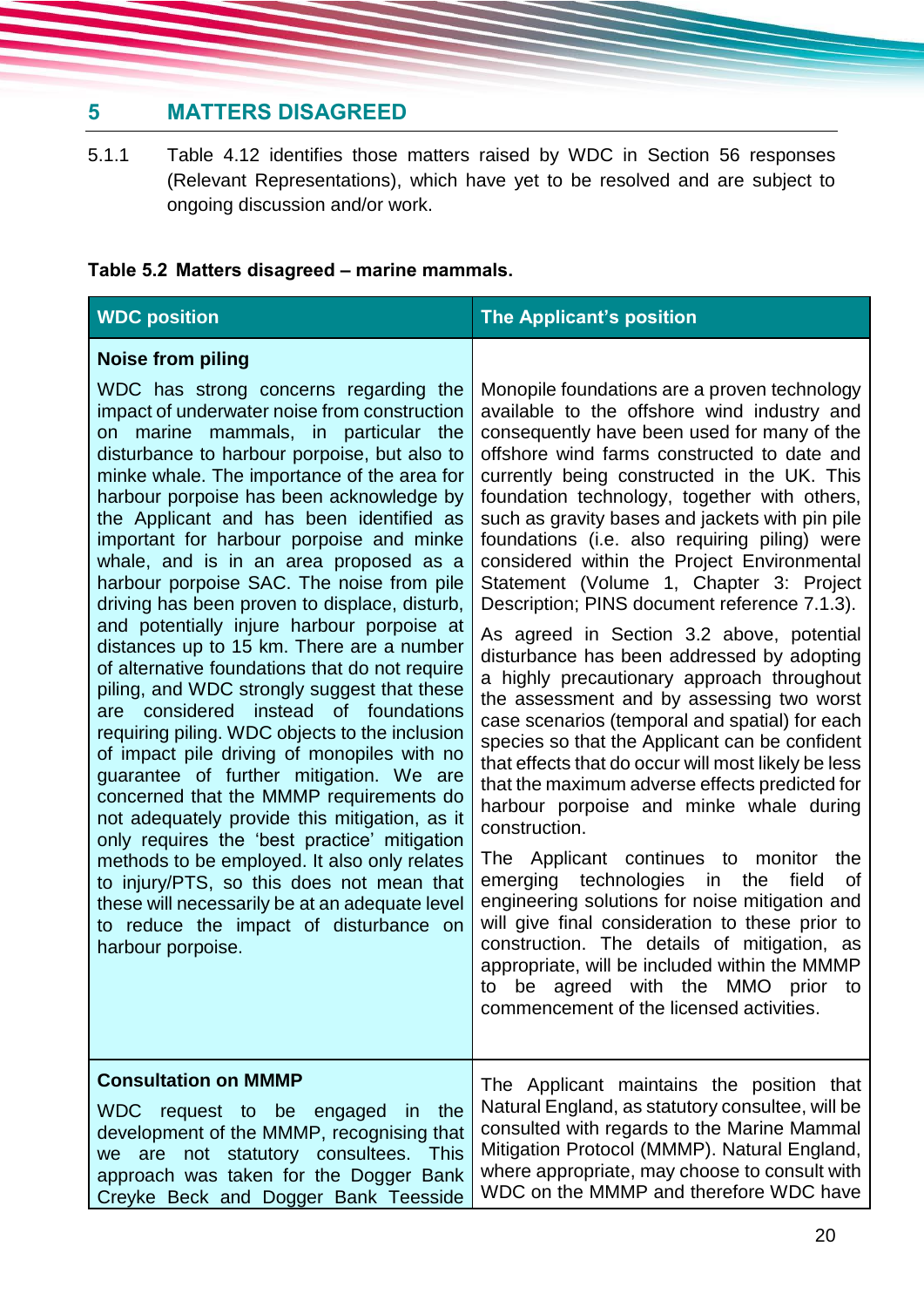| <b>WDC position</b>    | The Applicant's position                                                                                        |
|------------------------|-----------------------------------------------------------------------------------------------------------------|
| Applicant and the MMO. | A&B application and was accepted by the   not been included within the wording of the  <br>DML for Project Two. |